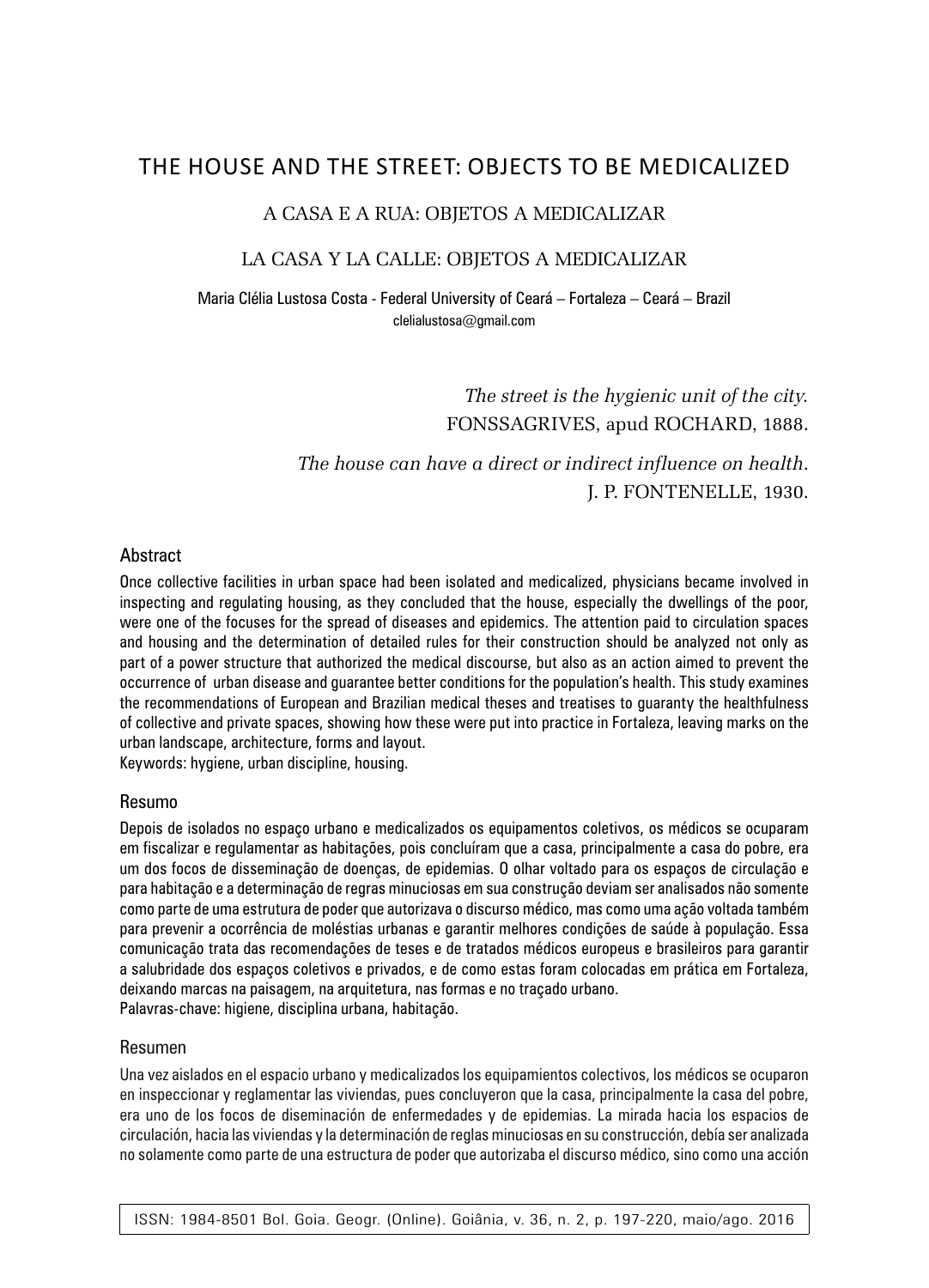### $\frac{100}{2}$  198

centrada también en la prevención y la aparición de enfermedades urbanas y garantizar mejores condiciones de salud a la población. Esta comunicación se ocupa de las recomendaciones encontradas en tesis y tratados médicos europeos y brasileros, para garantizar la salubridad de los espacios colectivos y privados, y de como estas fueron colocadas en práctica en Fortaleza, dejando marcas en el paisaje, en la arquitectura, en las formas y en el trazado urbano

Palabras-clave: higiene, disciplina urbanística, vivenda.

### The control of the air: intervention in collective and private space

Circulation and movement are mental categories that have been imposed on western thinking in various dimensions of life. Little by little an *episteme* of movement has been structured as a synonym of life and healthfulness. Inactivity and stagnation have become synonymous with death. This reflection is transposed to the city, making circulation the principle condition of public hygiene and stagnation the essential risk. Nothing that was mobile and that does not form a mass can be corrupted, because movement is the opposite of insalubrity. To perfect the work of ventilation there was a new template for the structures of urban space.

The natural and built environments were perceived as producers of miasmas. Various theories were developed that located the causes of disease in the environment and sought to understand its impact on the health of the population. Surveys were carried out (medical topographies) that showed that the urban environment was the most unhealthy and therefore should be the object of interventions. Once insalubrious facilities were located they were disciplined and removed from the urban area. The actions of the public authorities initially occurred in collective environments, regulating the location and construction of squares, streets, hospitals, slaughterhouses, prisons, cemeteries, and industries, etc.

Once the collective facilities had been isolated in the urban space and medicalized, doctors became involved in the inspection and regulation of housing, as they concluded that the house, especially the houses of the poor, was one of the focuses for the dissemination of diseases and epidemics. The hygienists easily identified the relationship that existed between adequate health conditions and the concentration of the population. The attention paid to the spaces of circulation and housing and the determination of detailed rules for their construction should be analyzed not only as part of a power structure that authorized the medical discourse, but also as an action intended to prevent the occurrence of urban diseases and guarantee improvements to the population's health.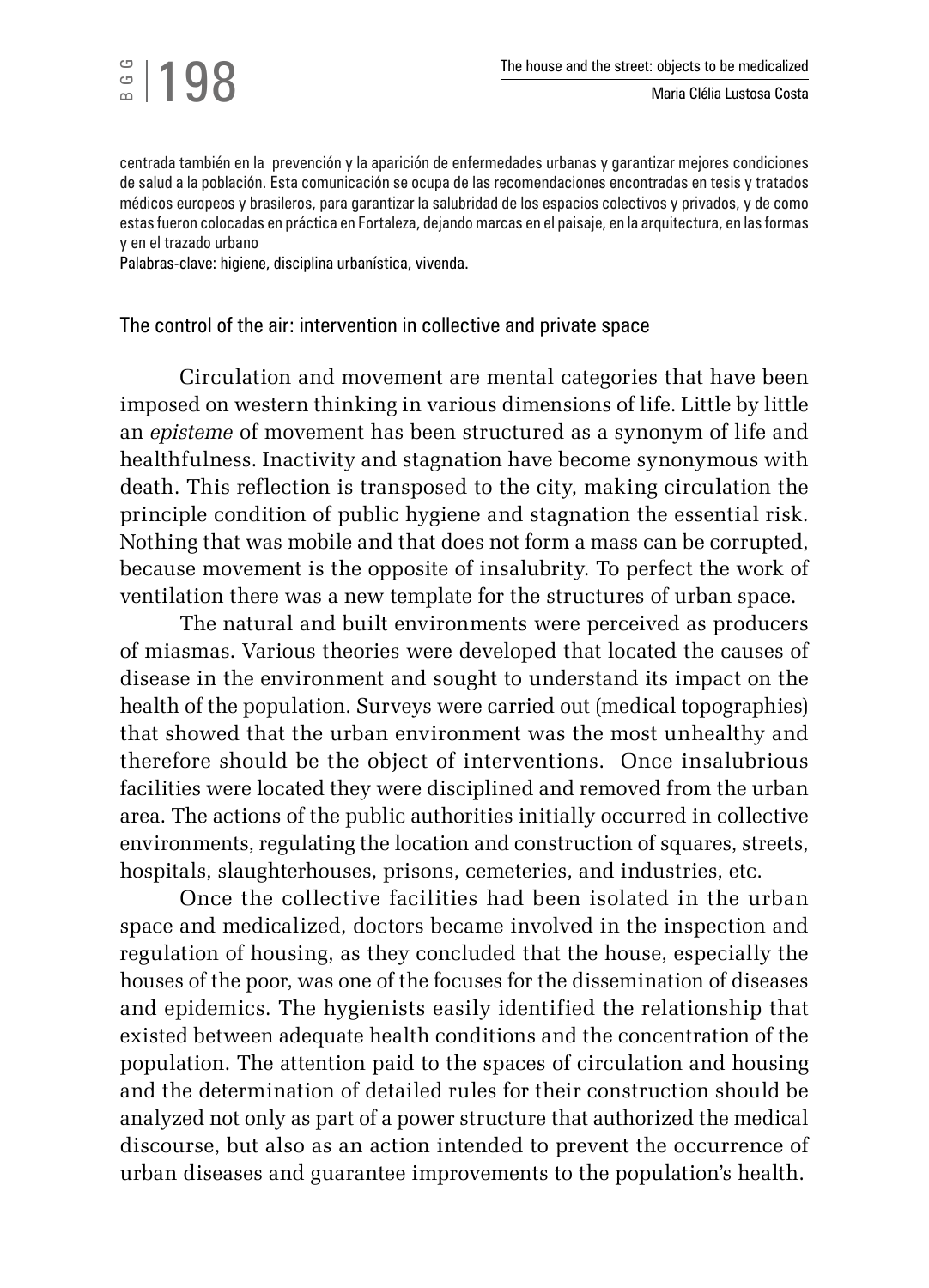This communication deals with the recommendations of European and Brazilian medical theses and treatises to guarantee the healthfulness of collective and private spaces, and how these were put into practice in Fortaleza, leaving marks on the urban landscape, architecture, forms and layout.

### Displacement of the actions of public space to the private space of housing

After the cholera-morbus epidemic of 1832, in Europe, medical discussions revolved around public housing and its airless atmosphere. A medical commission that evaluated the epidemic in Paris concluded that cholera was not contagious and was associated with precarious living conditions, mainly characterized by overpopulation and poverty. Therefore, there was a relation between the disease and the diminutive size of the dwellings, as the devastations were more deadly in the densely occupied poor neighborhoods.

Lécuyer (1986) considered that this conclusion pointed to a "social explanation" of the disease. Consequently, the forms of intervention altered and housing emerged as the new object to be disciplined. Once control over public spaces had been assured, medical norms went on to occupy the organization of the private sphere. However, this discursive transference required a renewal of strategies, due to the shift of actions from the public to the private space.

The myth of collective asphyxia promoted a new reading of the city, of space, of buildings and openings. It was believed that only the renewal of the air purified the space in question, thus it was necessary to build dwellings with large doors and windows, high ceilings and spacious rooms, in accordance with the number of residents. The importance of air quality to wellbeing had already been emphasized by Lavosier in 1789. He was one of the first to define spacial norms according to respiratory needs (Corbin, 1982).

In London, the autonomous English habitation triumphed, disassociated from the farm, the boutique and the office, as well as one family per house. At first, the living space was separate from the work space. Subsequently, domestic spaces were specialized, each with its own function, with the objective of preserving the health and morals of the residents: a room for the couple, a room for the boys, another for the girls, a living room, a dining room, a kitchen, pantries and bathrooms. Non-family members were expelled from the familial space.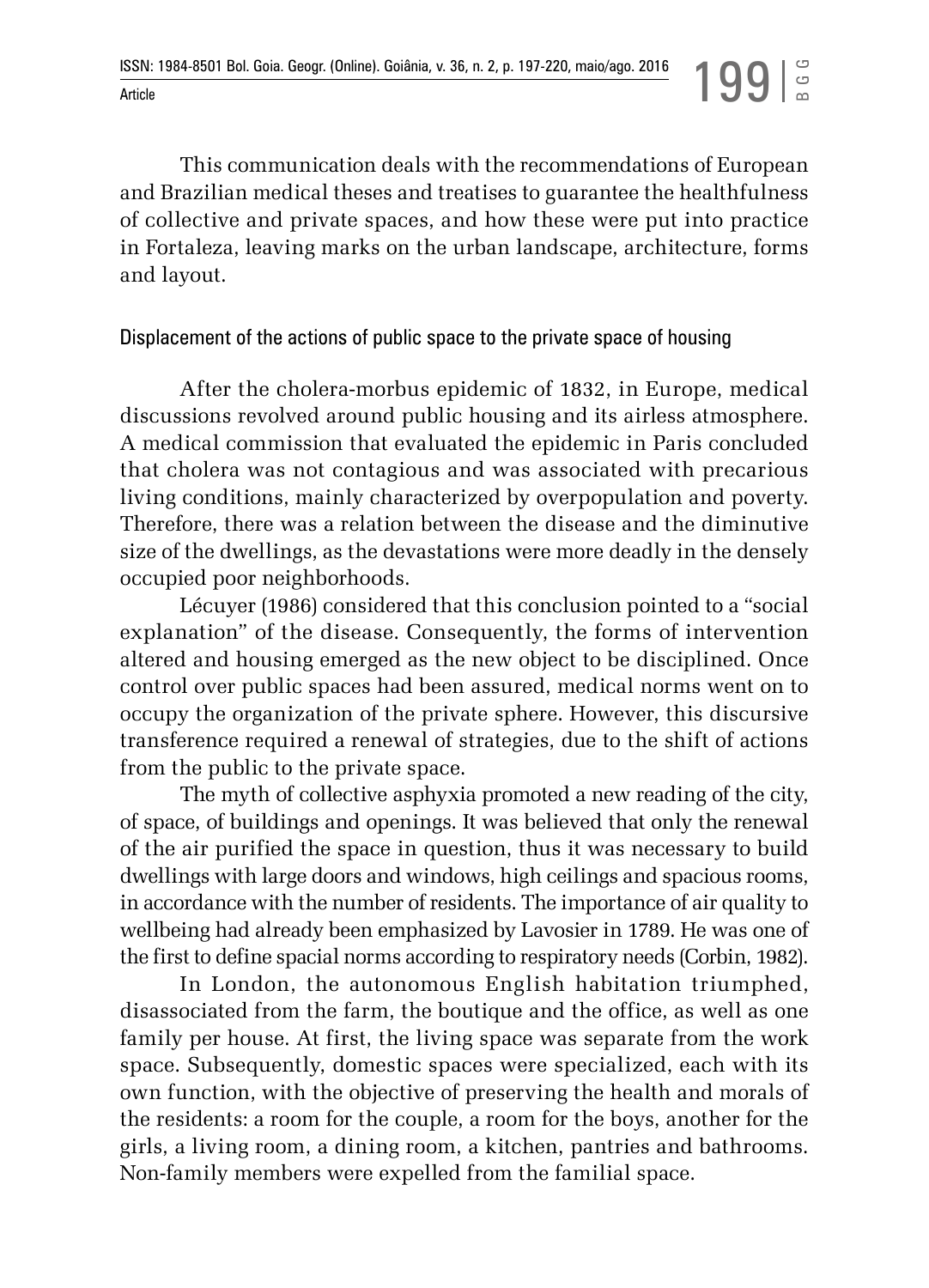In France, the rejection of *tout à l'égout,* the slowness of the water supply and the delays in the "machinery of comfort", meant that model achievements were almost exclusively concerned with ventilation and the new domestic spatiality (Corbin, 1982).

The findings of medical hygienists that there was a relationship between living conditions, the poverty of the population and the spread of diseases were the themes of reflections in the Hygiene Treaties and the theses defended in Medical Schools in Europe and Brazil.

### Medical treaties and interventions are space

 $\frac{1}{2}$ |200

The influence of places and the climate on man's physical and moral wellbeing was an idea that did not restrict itself to the sphere of medicine. The treaties on public hygiene, the popular manuals on health, the medical topographies, and the almanacs with proverbs were all marked by the neo-Hippocratic belief in air quality (Léonard, 1986). The circulation and renewal of air was the goal. To unclutter men and proceed with a new template for the equipment of urban space appeared as the means to perfect the work of ventilation, to contain the flux of social emanations (Corbin, 1986).

To combat the lack of hygiene and the spontaneous layout of unplanned thoroughfares that followed the population's instinct, hygienist treatises had methodical rules to guide municipal engineers: orientation, dimensions, paving, accessories, illumination and conservation and cleaning. By 1877, the *Traité Elementaire d'Hygiene Privée et Publique,*  written by Dr. Becquerel, professor of the Paris School of Medicine, was already in its sixth edition and indicated the conditions necessary to maintain urban healthfulness: wide, straight, well-ventilated, paved streets with spacious, airy sidewalks and gutters for runoff; the removal of garbage, sewage and other filth; the exclusion of insalubrious and dangerous establishments; and the greatest dissemination of houses with the least possible number of floors.

Similarly, Jules Rochard (1888) emphasized that care of public thoroughfares made habitations healthier and more comfortable. They should not be too long, unless they were occasionally interrupted by plazas, squares (true reservoirs of air) and transversal streets, which acted as easy means of ventilation and circulation. The width of a thoroughfare was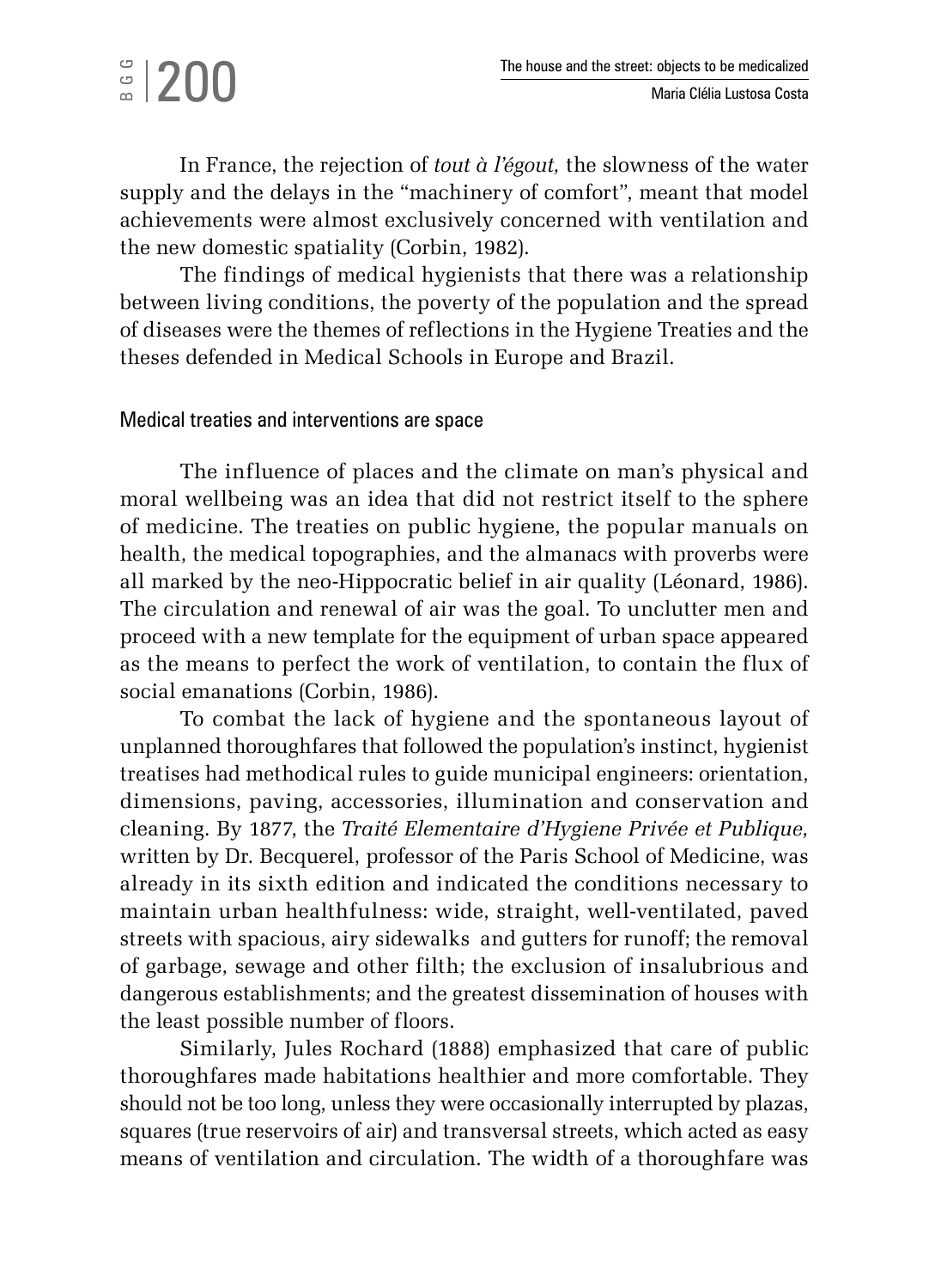very important for the penetration of air and light, avoiding exaggeration to prevent cities from becoming unlivable. The dimension of the large thoroughfares needed to be regulated in accordance with the circulation and the height of the buildings along their route. To facilitate the flow of water there should be a slight slope, but not too much, to avoid putting strain on the residents' muscles. The taller the buildings, the wider the thoroughfares needed to be. However, it was important to take into account the region and the climate. As to byways, Rochard believed that the tendency was for them to disappear as cites grew and were perfected.

The application of these recommendations was reflected in the European urban landscape. Jules Arnould (1897) stated that in the second half of the nineteenth century, French administrators had invested against "viscous walls, dark corridors, and filthy earth floors", everything was criticized, and they combated "these tall and massive buildings interspersed by narrow and tortuous streets through which air and light could not penetrate". There was an energetic re-management of cities and sub soils, based on hygiene.

> In their place stretched wide sunny streets, leafy avenues lined by taller, more spread out houses, the organization of which at least respected the right of residents to use the natural environments around them, even if they were still insufficient. This can be seen in Paris, London, Berlin and provincial cities... (Arnould, 1897, p. 23-24).

These indications spread throughout Brazil. Several authors, including Fontenelle and Sá Pereira debated the importance of the direction of streets, above all regarding sunlight and natural ventilation.

At the 1st Brazilian Conference on Hygiene (Rio, 1923), A. de Sá Pereira warned about "the need to plan streets that channel the air, oriented in the direction of prevailing winds, leaving the entry of air as unobstructed as possible". In determining the width of the streets, which was important from the point of view of the traffic, the proportions between the height of the buildings and the width of the streets should be taken into account, as well as the space that separated one house from another to ensure "the minimum sunlight to allow the elimination of damp in the walls". To complete the ventilating function he recommended that when constructing squares, there should be "a central corridor, the coalescence of all rear areas and back yards, and the buildings at the head of the squares should be lower than the others" (Apud Fontenelle, 1930).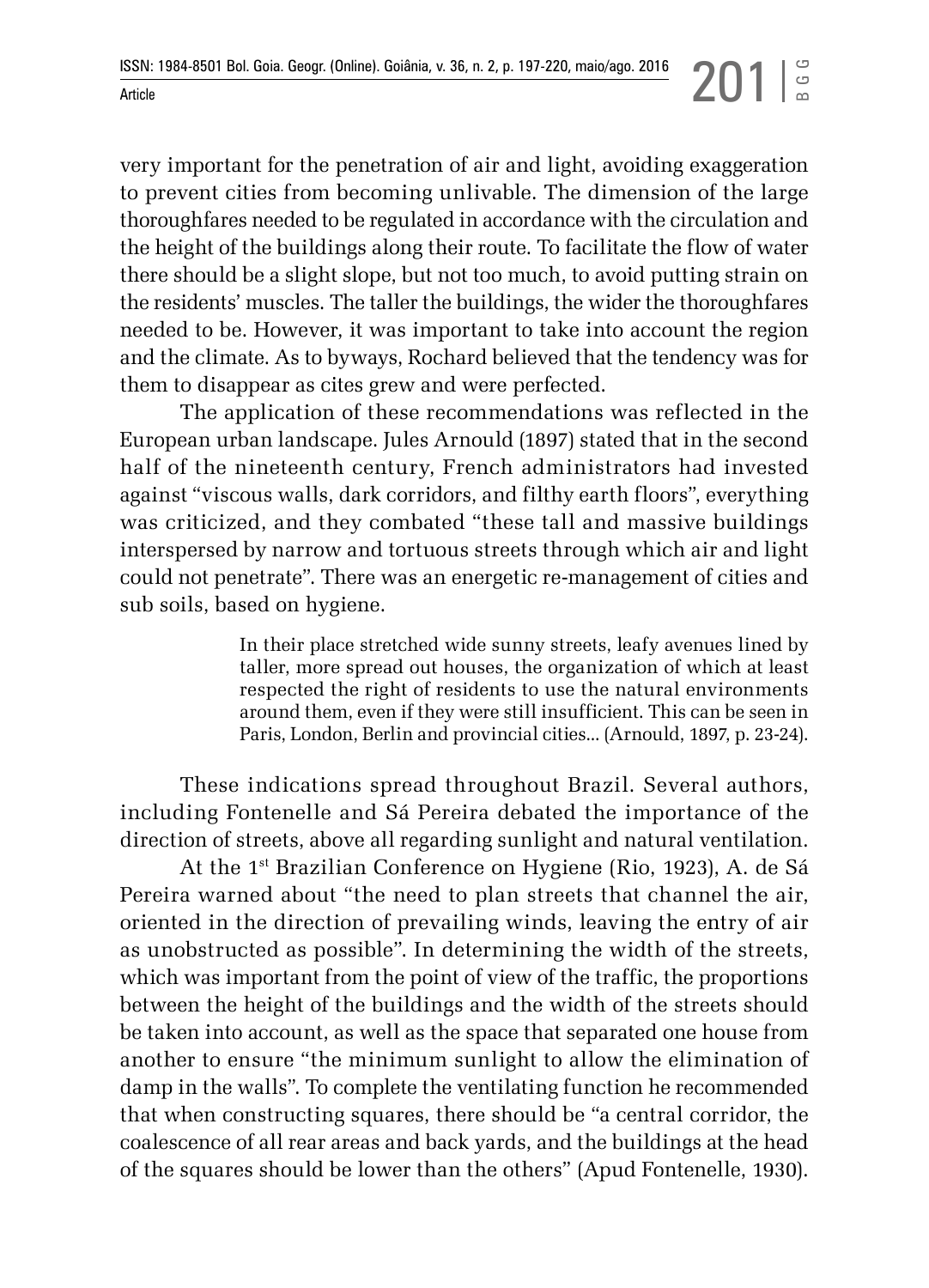## $\frac{3}{2}$ |202

Fontenelle argues that the first step in planning would be the projection of the system of streets and avenues. The direction and width of the streets would be fundamental for both internal communication in the city and public health. He proposed that where possible, streets should be traced in the direction of the four cardinal points, with meridional streets (NS) and equatorial ones (EW); some streets could stay in intermediary directions, such as diagonal streets.

Tree planting would be another element to embellish the streets and improve hygiene in tropical countries with excessive heat and sunshine like Brazil, offering the pedestrian a shady and more pleasant path. Trees would be planted in streets "forming two lateral rows and, sometimes, an additional but less necessary central row" taking care not to block the sunlight on the lower part of the frontage (Fontenelle, 1930, p. 286).

### Medical treatises and housing

In addition to the streets, the treatises dedicated chapters to norms regarding the construction of housing. In chapter IX of *Des habitations privées,* Becquerel makes a list of the important conditions for the healthfulness of a dwelling: a raised location on a wide well exposed street, in a neighborhood with promenades and trees and a convenient exposure, according to the region's climate. Among the main ways of ensuring the healthfulness of the dwellings, he considers airing, the type of heating and the care with cleaning. He defines the rules on how different rooms should be built and makes recommendations about the types of materials, foundations, walls, ceilings, plasterwork, and paintwork, etc. as well as for the annexes and the content of the interiors (rooms, bed curtains, kitchens and latrines). In the case of apartment buildings, he affirms that "the upper floors are healthier for living in due to the sunlight, ventilation and humidity" (Becquerel, 1877).

The conditions of the bedroom were fundamental to the health of the individual, as if they were too narrow this would hinder the access of "direct sunlight and breathable air", favoring the "development of epidemic diseases". The cubic capacity of the rooms should be planned considering the number of inhabitants and the amount of atmospheric air required, which varied between 6 to 20  $\mathrm{m}^{_3}$  per inhabitant (Becquerel, 1877).

He recommended the opening of large doors placed opposite the windows. This position "determined by opening two windows or one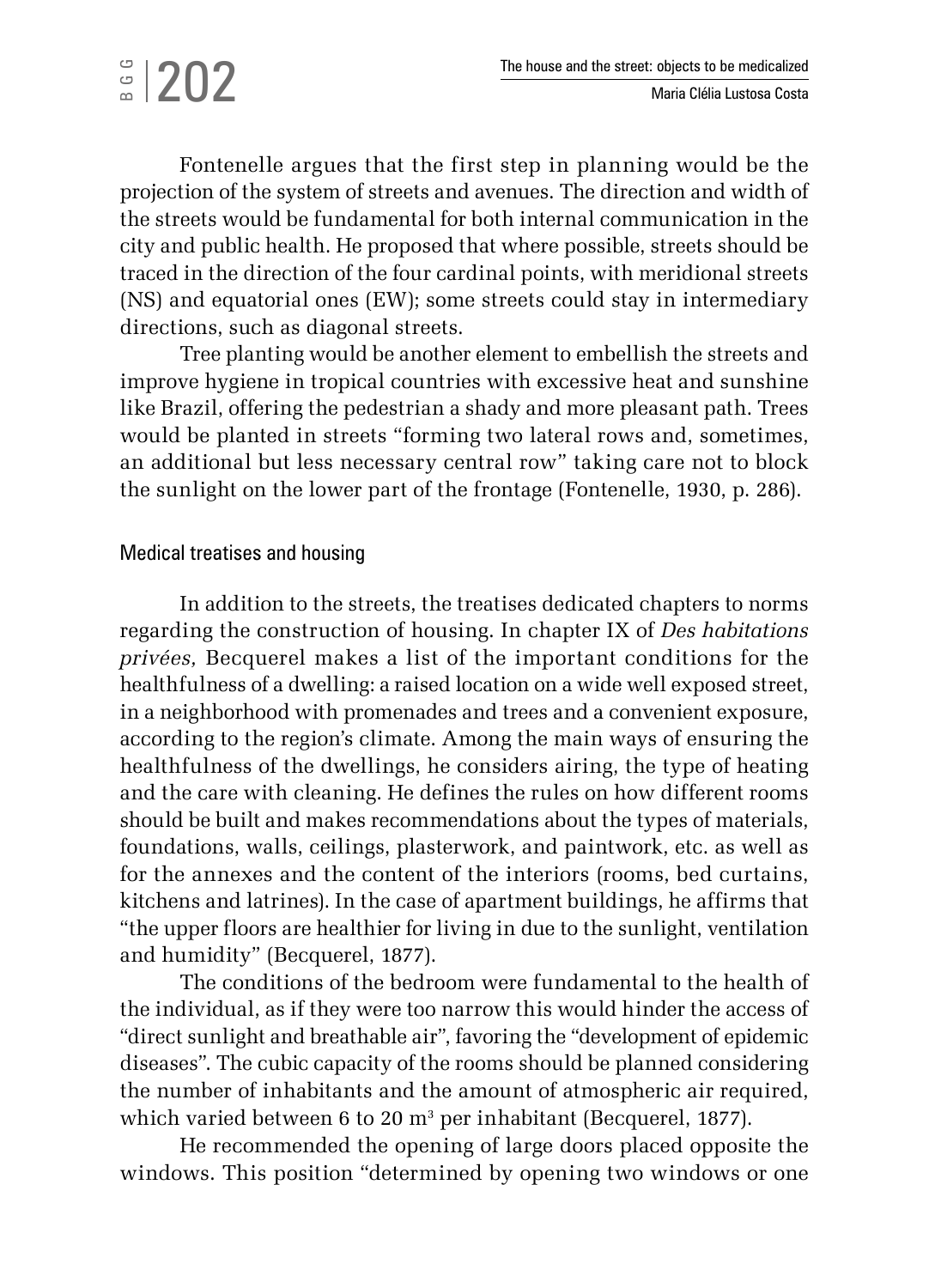BGG

window and a door placed face-to-face", favored the air currents, which were indispensible in certain circumstances (Becquerel, 1877, p. 392). In Europe's temperate climate, the windows should face east, as facing north was too cold in winter and too hot in summer.

Paris became an example of urban reform for European cities in the nineteenth century, as the measures adopted by the administrators in widening the thoroughfares and opening streets through insalubrious city blocks had the effect of improving the city's air. For Rochard (1888), the Parisian model should be followed with care by other cities in the world, that is, "adapted to the demands of the climate and the teachings of experience". In northern cities, heat and light were the objective and humidity was to be combated. Streets should be wide and straight and the houses low, allowing the sun's rays to reach the base. In meridional regions, on the contrary, it was necessary, above all, to avoid the sun and protect oneself against the wind and dust.

The *Diccionário de medicina popular e das sciencias accessórias para uso das famílias1 ,* already in its sixth edition by 1890, followed the same orientations of European treatises. To prevent the formation of miasmas in the cities, Chemoviz recommended widening the streets and opening up the poorly aired city blocks, forbidding the construction of houses with many stories; multiplying the number of doors and windows in hospitals, barracks, prisons, etc.; removing vegetation or hills that concentrated the miasmas in valleys or prevented the wind from dispersing them. Another way to combat the miasmas was to "violently [clear] the air with the combustion of gunpowder", mainly in locations where the air did not circulate, such as ship's holds and covered decks. The diffusion of the miasmas could also be obtained by establishing differences in temperature "through heat, between the tainted atmosphere and the external air". One of the simplest systems was the use of chimneys. "If the fire is lit in the fireplace, when the doors are opened the air in a room is promptly renewed. Stoves will have the same effects, but less efficaciously" (Chernoviz, 1890, p. 425).

The *Compêndio de Hygiene*<sup>2</sup> (1930) reinforced the thesis of the circulation of the air as a means of disease prevention. For J.P Fontanelle, one of the simplest ways of ventilating the inside of buildings was to

<sup>1</sup> *Popular Medicine and Complementary Sciences Dictionary for Family Use* 

<sup>2</sup>  *Hygiene Compendium*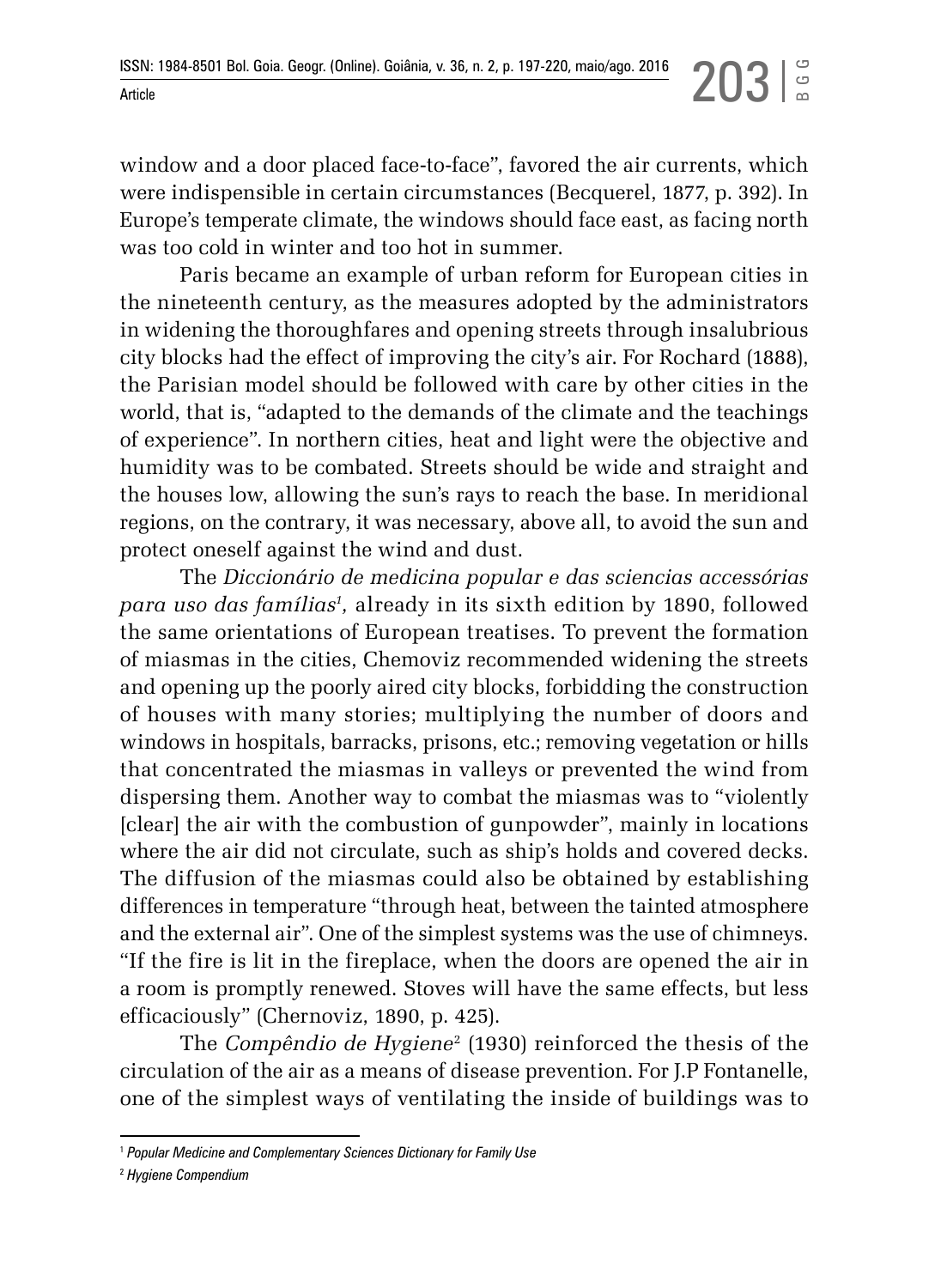## $\frac{3}{2}$ |204

open the doors and windows. Even when they were closed, there was an exchange between the exterior and interior air through the cracks. Fresh air entered through the low parts and the heated air went out through the upper parts. Air currents were established due to the difference in temperature between the external and internal atmospheres. The phenomenon of ventilation is less in hot climates where there are not big differences between the interior and exterior temperatures.

Fontenelle criticizes the building regulations that require a ceiling height of up to 4 m, aiming to increase the cubic capacity of rooms, as this had no advantages for ventilation other than increasing costs and producing "unaesthetic" buildings. The movement of the air was necessary for ventilation to take place.

> Natural ventilation demands that the upper parts of rooms should have small orifices near the ceiling, for the evacuation of hot air, thus completing the circulation of the air, which enters through the open windows. To guarantee good ventilation, rooms should have two windows, one for the entry and the other for the exit of the air; it is best if they are on opposite walls (1930, p. 311).

In the drawing below, Fontenelle indicates the position of the apertures for the entry and exit of air, showing their effect on the current formed in the interior of the living room.



Figure 1 – The position of the openings for the entry and exit of air, showing their effect on the current formed in the interior of the living room.

Source: Fontenelle (1930)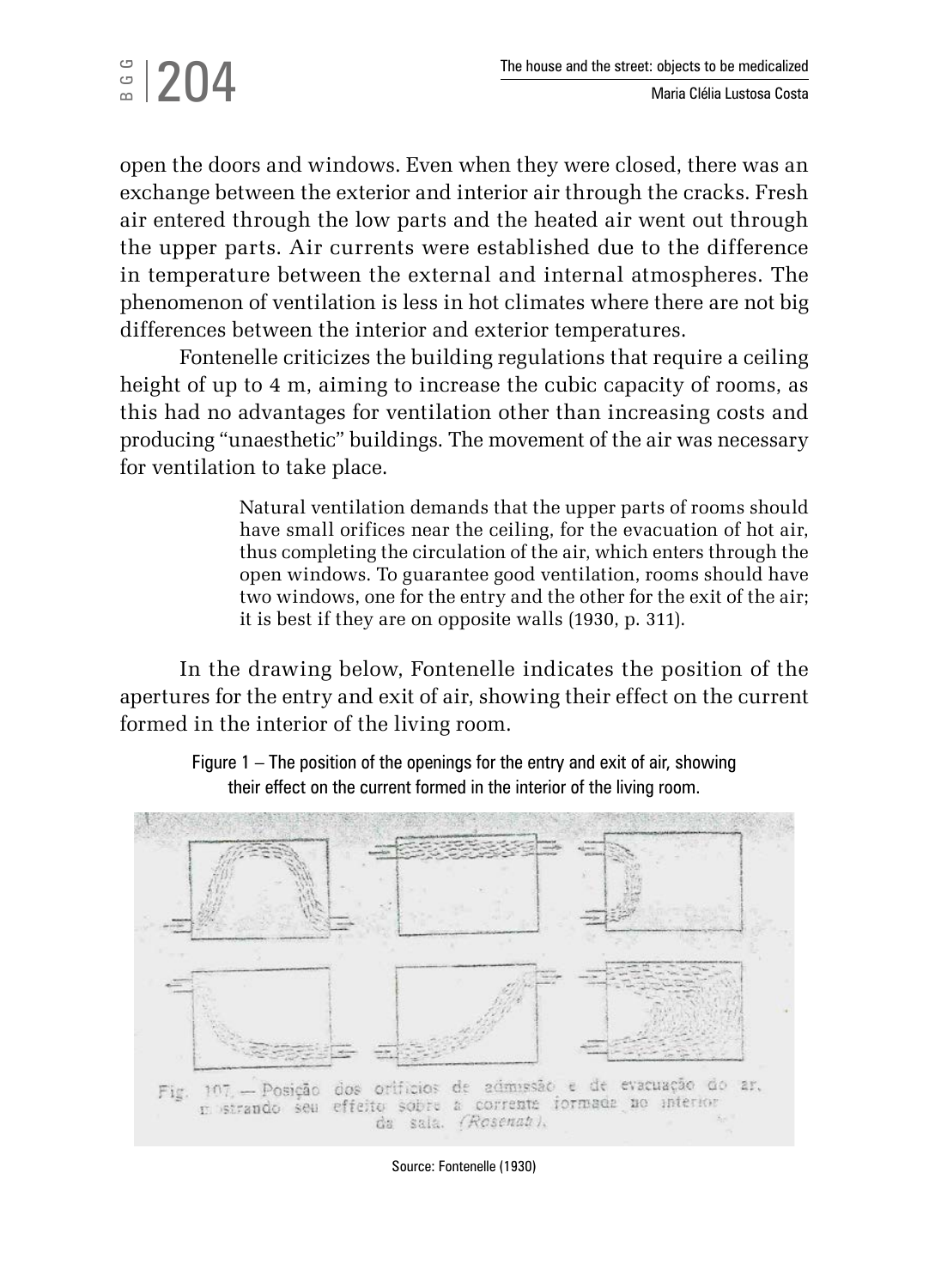According to Fontanelle (930, p. 311) the best type of window for hot climates had movable parts, with a simple and easy-to-use mechanism so it could stay ajar, facilitating the ventilation. In Fortaleza these were known as windows with shutters (Figure 1).

"The house can have a direct or indirect influence on health" affirmed J. P. Fontenelle. In addition to good ventilation and adequate lighting, the doctor recommended the observation of soil and air humidity, protecting against atmospheric cold and heat, the correct supply and distribution of water, the adequate collection and disposal of wastewater, protecting against the invasion of parasites (rats, flies, mosquitoes, etc.), occupation by an adequate number of people, single family occupancy and the non-existence of "factories" in the living space, as these elements were essential to favor the family's health. He no longer spoke of miasmas, because at this point, the disease vectors to be addressed were parasites, bacteria and microbes (1930, p. 294).

The adequate orientation of buildings allowed them to receive good ventilation and the direct action of the sun's rays. This contributed to their illumination and sanitation. However, it was necessary to regulate the intensity and daily duration of the sunlight on the different facades of the building. In Brazil's climate, bedrooms should have windows facing the sunrise so they receive the morning sun and avoid the heat of the afternoon. Below there is an example of the incidence of the sun's rays on a building located in Rio de Janeiro, in the southern hemisphere, elaborated by Fontenelle (1930) that allows the best location for each room to be determined, according to its function.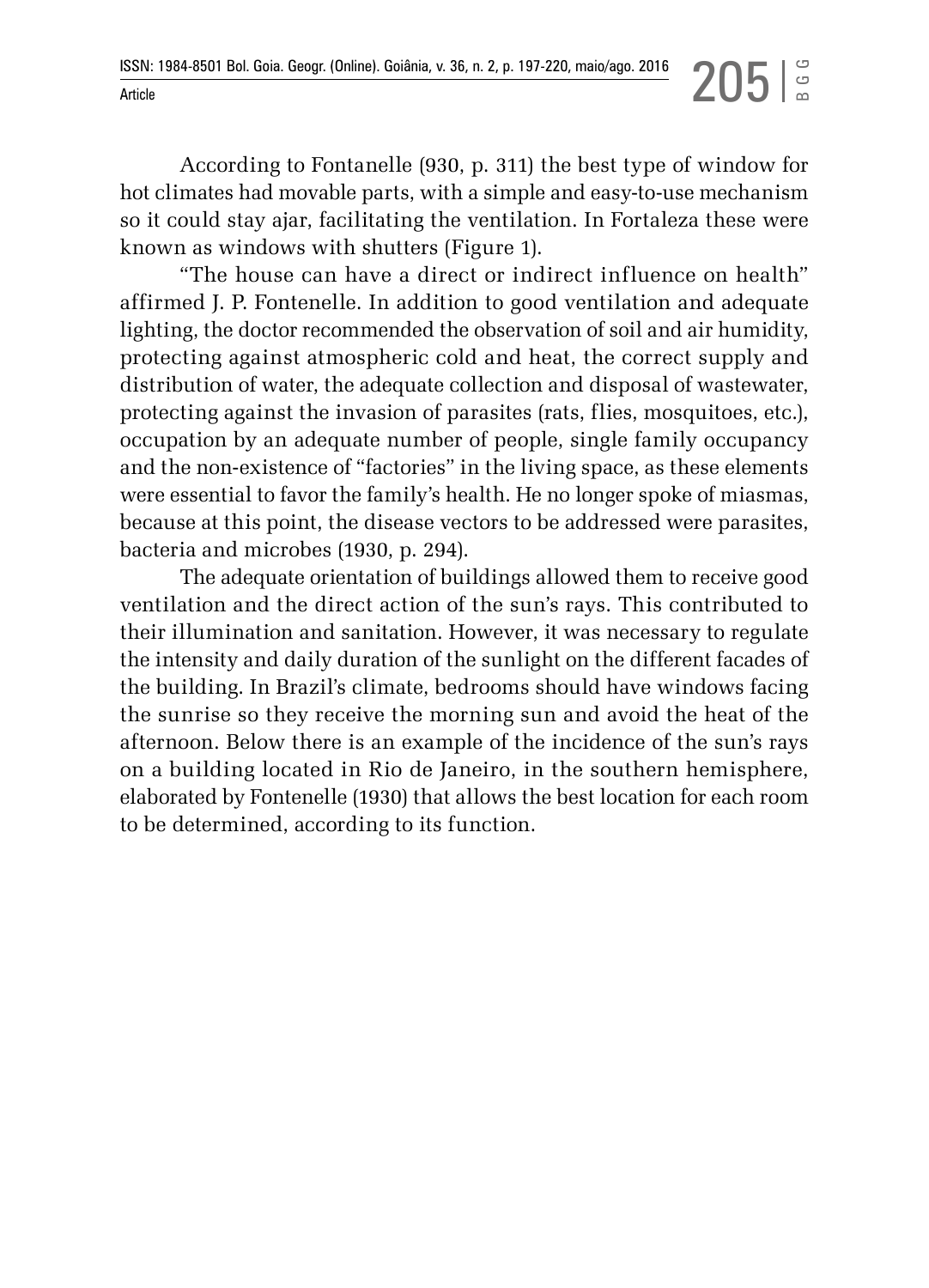

Figure 2 – Building seen from the south, it is located in the southern hemisphere, on the latitude of Rio de Janeiro

**Edifício, visto pelo sul, situa-se no hemisfério austral, na latitude do Rio de Janeiro. (J.P. Fontenelle - Compêndio de Higiene 1930)**

Source: Fontenelle, 1930

Solstício de verão = Summer Solstice Equinócio = Equinox Solstício de inverno = Winter Solstice

Many architects argued that the old Brazilian colonial house, obviously adapted to modern scientific conquests, would best serve regions with hot climates. It was a type derived from Roman and Moorish houses. It had a central courtyard surrounded by several rooms, which supplied light, heat and air.

### Medical Thesis: the health of housing

 $\frac{a}{2}$ |206

On the 26th November 1860, Gabriel Alcides Raposo Câmera, born in Rio Grande do Norte, graduated as a doctor at the Bahia School of Medicine, defending the thesis: "The conditions necessary for housing in cities to be healthy".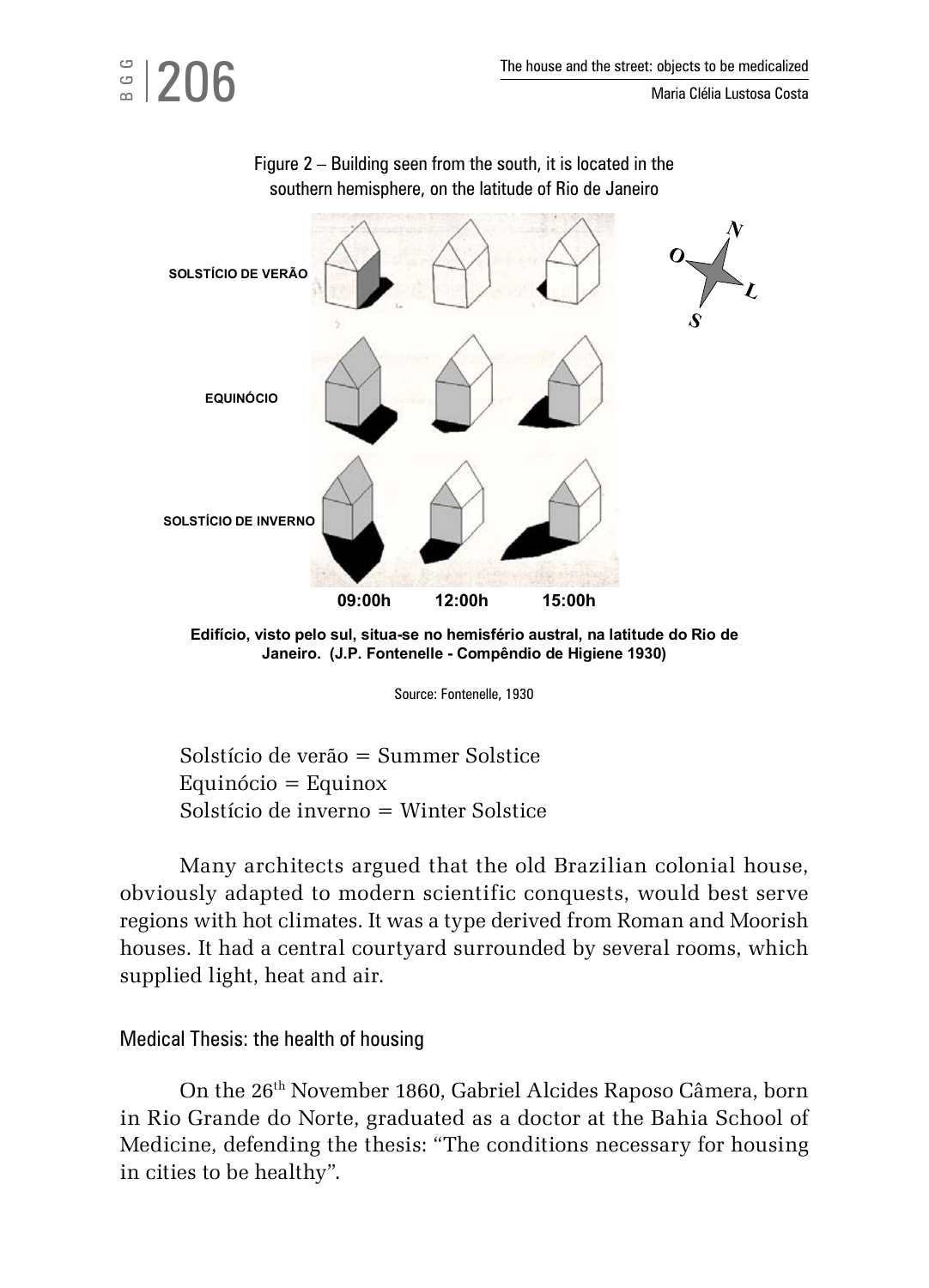Dr. Câmera, based on the prevailing hygienist medical theories in Europe, considered the dwelling place as a space to be guarded and regulated, so as to guarantee the health of cities. Despite the creation of Health Councils and Hygiene Commissions throughout the country, demonstrating the prestige attained by modern medicine, Dr. Câmera criticized housing standards. The houses were "low, humid, and graceless", because in Brazil public and private construction was "free of law, rules and direction". The shack and the thatched hut symbolized the "barbarity and absence of civilization". He argued that houses should be located close to bushes or trees, as this was a condition of hygiene. He idealized new cities with the aspect of the countryside, or "lush and delicate gardens", with a back-to-nature discourse.

> Man, destroyed by the abuses of civilization and attacked by cruel infirmities, often seeks the pure air of the fields and forests, and beneath the branches of these trees the dangerously sick have found relief for their maladies and the cure for their infirmities (Câmara, 1860, p. 2).

The intended model for housing and the city was from "cultured and advanced countries" where "the construction of houses or dwellings [was not left to] the discretion of just anyone". The main reference is Paris, "the capital of civilization", which was being submitted to a large reform by the mayor Haussmann and as a result "its buildings were gaining not only from beautification, but also and chiefly on the side of hygiene" (Câmara, 1860, p. 3).

Dr. Gabriel Câmara presented some points to be observed in building, regarding the most adequate exposure of the dwellings, the soil, the foundations, air circulation, sunlight and ceilings. He recommended the avoidance of soils that "contain organic waste, such as places where corpses and animals are buried, which are harmful to human health". He advocated good foundations and considered that habitations on the "ground level now have in cement and asphalt the most convenient conditions for their hygiene". He believed in the qualities of asphalt as it "drives away illnesses and does not shelter epidemics and pestilent diseases", by repelling worms, suffocating humidity and "desiccating" the air (Câmara, 1860, p. 4).

However, the hygienists disagreed about the building's exposure.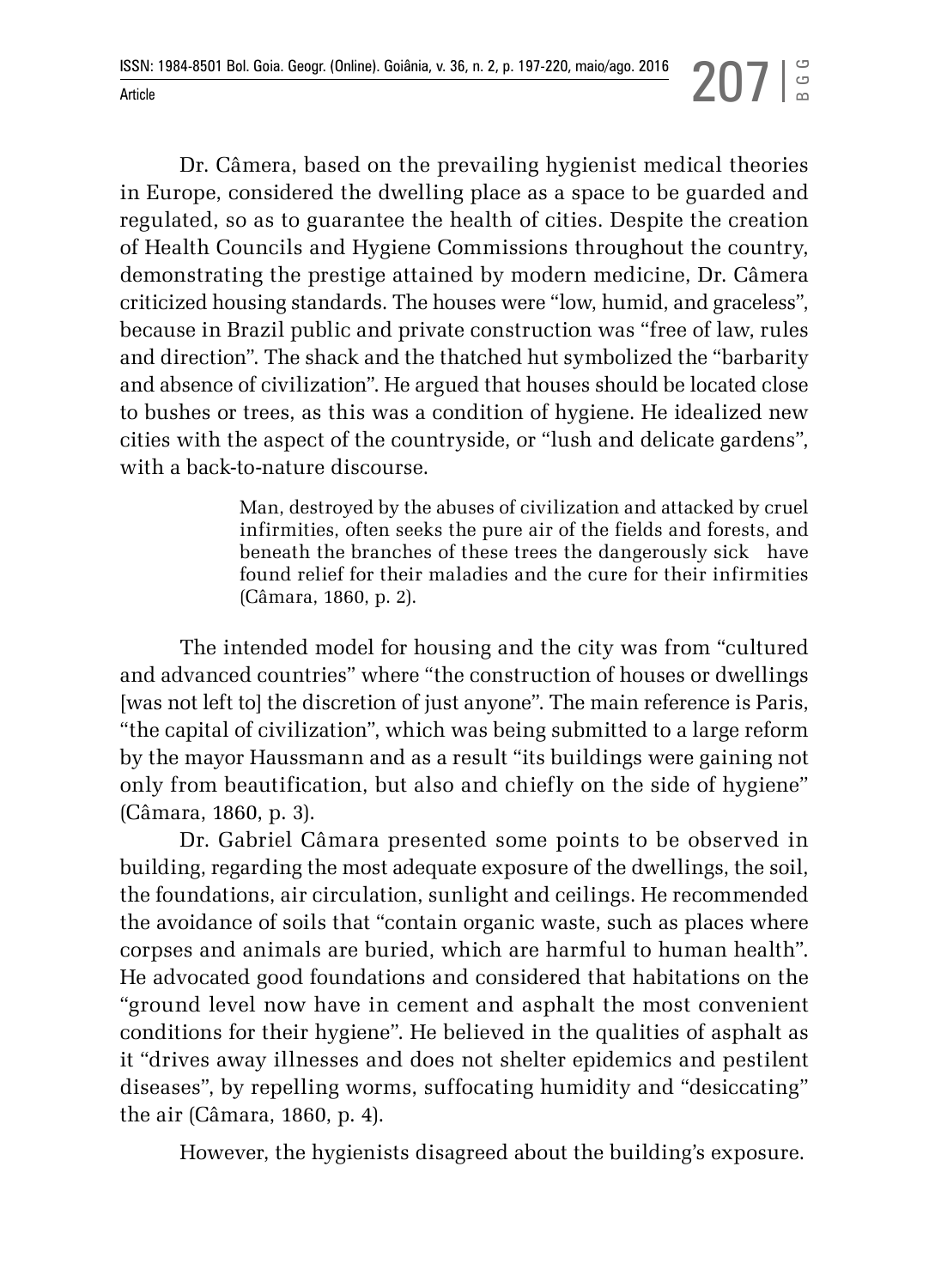# $\frac{1}{2}$ |208

The most noteworthy advised that their doors and windows should not face west, as there are always easterly winds full of humidity, and the practice in our country has demonstrated, by well founded experience, that the healthiest houses are those whose doors and windows open to the west (Câmara, 1860, p. 4).

Theories on aeration and exposure to the sun were taken into account in this thesis, as can be seen from the preoccupation with the orientation of the buildings and the dimensions of the doors and windows.

> If the circulation and renewal of the air is a hygienic precept, I accept it as good. If the penetration of the sun's rays is also a hygienic recommendation for our houses, it is clear that the windows and doors should be spacious and large, and consequently the buildings are elevated so as to become more attractive and happy (Câmara, 1860, p. 4).

Dr. Gabriel Câmera considered houses with three or more floors antihygienic and could not find any justification for building them in Brazil, as "in our extensive and gigantic land it is a crime, it is an infraction of the laws of hygiene, that such construction should be permitted and tolerated".

He argued that tile covered roofs were more appropriate due to their capacity to "refresh the burning of the sun, rather than slate and galvanized iron", construction materials suited to the European climate. He believed that for Brazil's inhabitants it would be more pleasant and healthier to use palm thatch, "if it were not for the danger and unsightliness".

Like the European hygienists, he recommended that the dimensions of the dwellings harmonize with the "civilization and beauty of the cities" and be proportional to the number of inhabitants.

In 1890 he did not stop to analyze the problem of sewage and waste "because in our land they are objects that still will not, and do not, attest to our civilization: rather their lack attests to some barbarity and ignorance".

These ideas expounded in the Treatises on Hygiene, that support the theses in Medical Schools, influenced the way cities and houses in Brazil were built.

### The situation of housing in Fortaleza in the nineteenth century

Until the separation of the province of Ceará from Pernambuco in 1799, and the granting of permission for direct trade with Portugal, the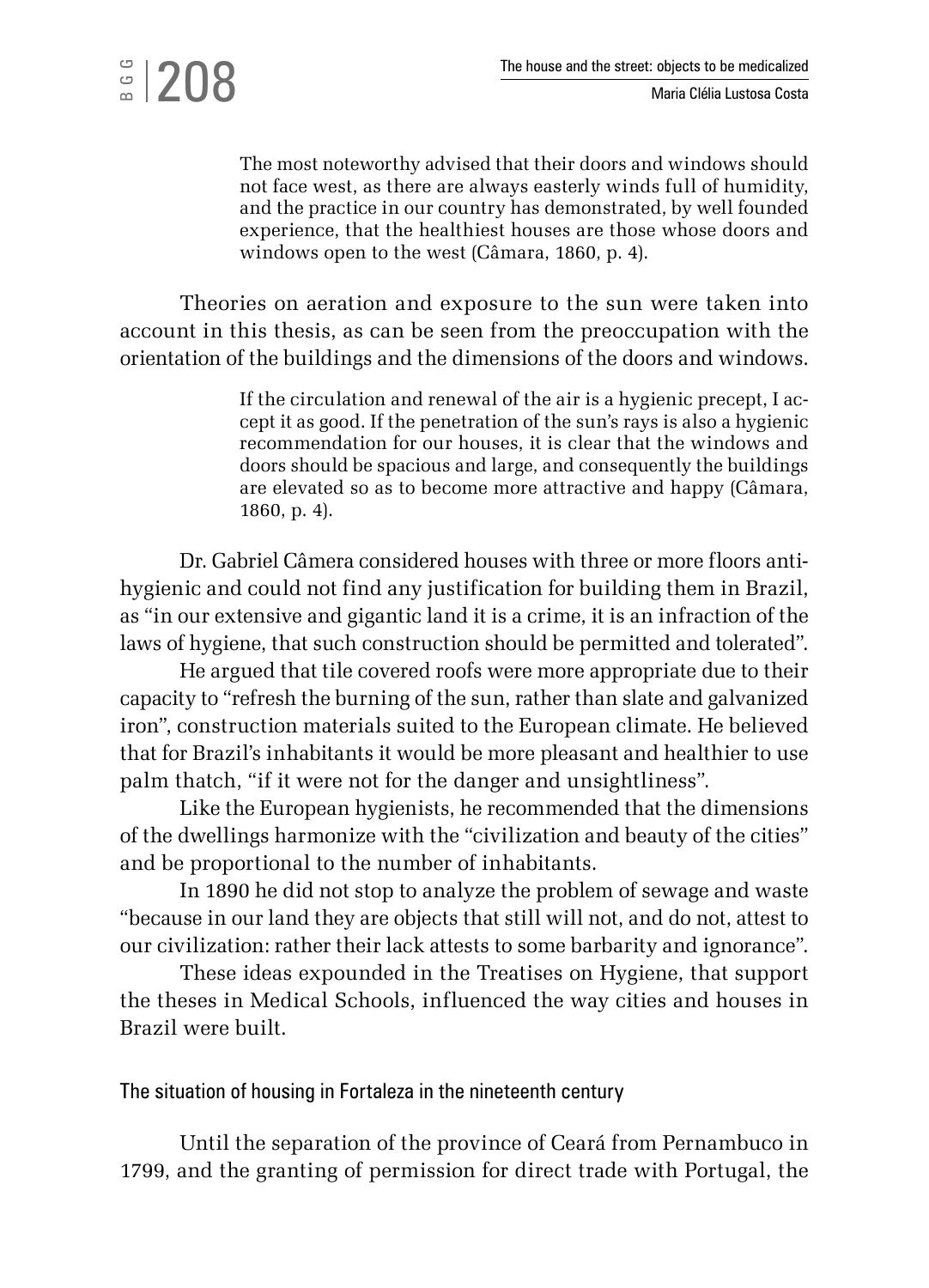capital was smaller than expected, with a few small single-story houses. With the progress of trade, in 1802 the Governor Bernardo Manuel Ferreira da Silva recognized the village's growth with the construction of more houses, reaching a total of sixteen. To control the delineation of the village, the street planner Manuel Ferreira da Silva was hired in 1800. Subsequently, construction was guided by an urban layout of parallel streets, designed by the Portuguese engineer Silva Paulet, who arrived in Ceará at the invitation of the governor Manuel Inácio de Sampaio.

Claval emphasizes that in addition to the plan and decoration designed by professionals who implemented urbanistic doctrines, "there is a way of life in cities that varies from one civilization to another and that results in a set of forms in the urban landscape. These often belong to the field of popular creations". In Brazil, as in Europe, "the urban landscape has the double mark of popular culture and the knowledge of the elite". (Claval, 1981, p. 283)

In Fortaleza, the difficulty in importing building materials favored their substitution with local products. Especially in popular housing, the building materials and techniques used by the indigenous or mixed-race population were adopted. As stated by Claval: "*Elle reflète également la texture sociale élémentaire de l'espace urbains3 "*. (1981, p. 242).

In his *Abbreviated Geographical Description of the Captaincy of Ceará*<sup>4</sup> , of 1816, the author affirms that when he arrived in Fortaleza there was not even one house with more than one story and the single-storied ones were very inferior, with loose sand floors. Bricks, lime and wood were expensive and everything conspired to make building "costly". Koster, who was in Fortaleza at the end of 1810, observed that private houses were single-storied and the streets were unpaved.

There were two types of housing in the capital: brick houses with red ceramic tiles and houses with a palm thatch with walls of mud or braided straw. The houses were set in rows, side-by-side, narrow and flattened. Most were built of *taipa* (wood tied with liana and covered in mud), "possessing a shallow gable roof, sloping to the rear and to the front, with eaves and channels or eaves and cornices". The walls were smooth; they rarely had parapets or pediments and were without decorative

<sup>3</sup> "It also reflects the basic social fabric of urban space."

<sup>4</sup> Silva Paulet's authorship of this document is contested. For Barão de Studart this Memory is from the first half of 1816 and was written by the special magistrate Rodrigues de Carvalho. (RIC, 4<sup>th</sup> trimester of 1898, year XII, 1898, p. 31).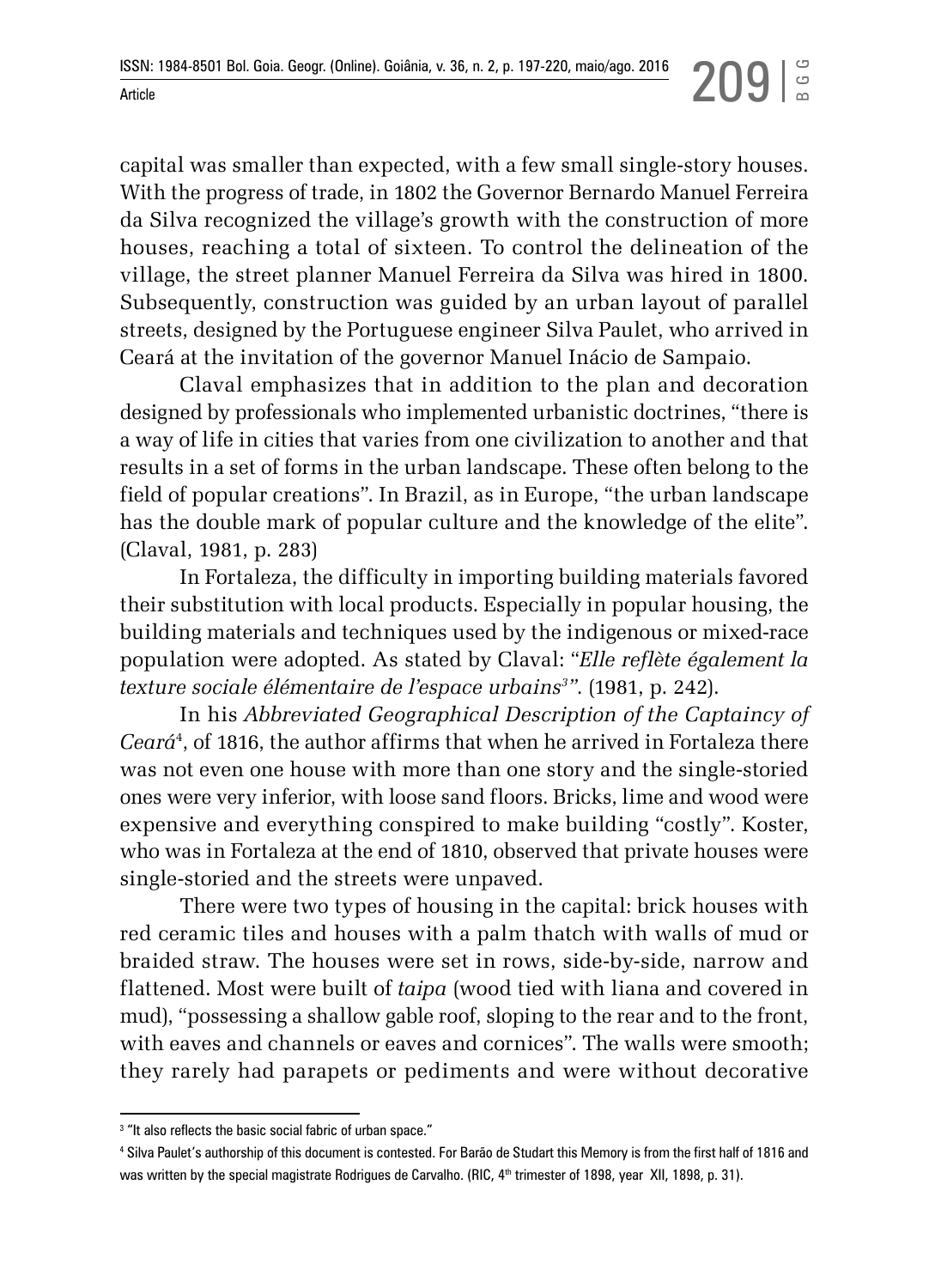arabesques, moldings, colonnades or tiles, "without anything that could indicate the smallest amount of architectural taste" (Girão, 1979, p. 78).

 $\frac{3}{2}$ |210

In 1859, when the Scientific Commission was set up, Fortaleza had around 800 brick houses, although there were sixty storied houses, these were still rare. Most of the houses were small, low and dark; the roofs were rafter constructions with eaves and no gutters. Houses were huddled together for reasons of cost. Of the storied houses, the largest private building in Fortaleza belonged to Commander Machado, it was twostoried and hosted the members of the Commission. In the surrounding area, known as the "sands", lived two-thirds of Fortaleza's population, in more than 1,600 palm huts, "miserable hovels" spread out or in line, forming rows. The water supply was from wells in the back yards and three squares. The waste (*as sujidades*) was buried or exposed to the sanitary action of the sun, apart from a small amount that was carried to the sea, in *quimoas*5, on slaves' heads (Braga, 1962).

In his diary, Freire Alemão observed that the houses were often surrounded by the typical local vegetation (Bitter Melon) that grew over the huts and fences, "covering the walls and roofs so that they appear to be made of this plant, which is nonetheless elegant". He added that "living in such shacks" was only possible due to the region's climate, which has a long dry season:

> The houses of the people, or those of mixed-race. They are huts made with forked posts and rough light wood. The walls and doors are of hill palm or Carnauba leaves. They usually have two rooms: one for sleeping and the other a living room and kitchen; the latter is often open on one or more sides, like the ones in Rio… Some have *taipa* walls, covered in mud; others are covered by tiles with palm leaf walls. Some are whitewashed, with wooden doors and painted; in others the cracks in the walls are filled with whatever comes to hand. Those by the slaughterhouse use horns, that is, their interiors; by the sugar mills they help themselves to the bagasse, etc. … Sometimes their roofs and walls are decorated with art, and elegance; the doors have sketched patterns (Freire Alemão, 1964, p. 219).

Around the Capital some houses have plastered or even whitewashed brick walls, covered with Carnauba palm leaves. The doors of the "shacks

<sup>5</sup> In Ceará, *quimoas* were special wooden barrels, in which the houses accumulates the feces and were then transported to the beach by slaves called *quimoeiros*. (Campos, 1988).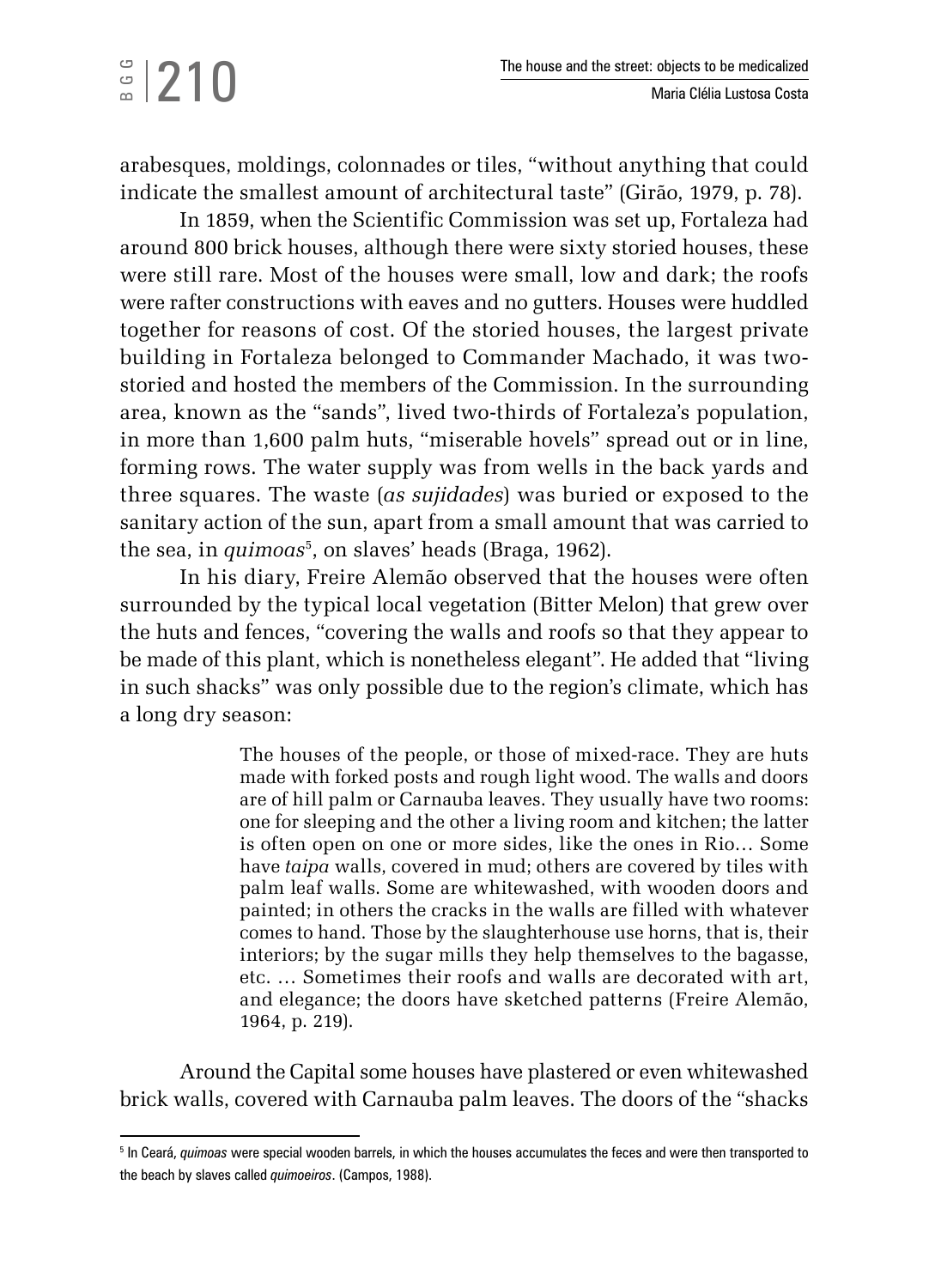are roughly formed of palm leaves and the better ones use straw mats… The floor is bare earth and is often very damp, the furniture is made of rough timber, and the beds are hammocks" (Freire Alemão 1964, p. 202).

The palm leaf houses made the village "unsightly", which led to the Town Councils of the 4<sup>th</sup> of September 1822 to determine their removal, so brick houses could be built in their place. "It is agreed that on Travessa Street, which faces Trincheiras Square, lined with palm leaf houses, anyone one who wishes to build houses with tiles may do so, obtaining a license from the Senate to this end, and paying the owners of the palm leaf houses the evaluated price" (Nobre, 1981, p. 47). The loose sand on the dunes hampered construction and the materials were expensive and rare: the beams and lime came from Aracati or were imported from Lisbon. The solution to supply the market was the manufacture of white bricks, made of clay mixed with diatomite extracted from ponds on the outskirts of the city<sup>6</sup>. These white bricks were regarded with curiosity by visitors, and became a mark of buildings in Fortaleza from the beginning of the nineteenth century (Castro, 1982).

The single-story and multi-story houses of the wealthier population resembled those in Rio of the same standard, "with the differences required by each country's circumstances", that is, the region's climate. Freire Alemão emphasized the absence of architectural rules and the mania for colors that he considered bad taste, but praised the cleanliness and the quality of the building materials. The limestone was from rock, the bricks better than those in Rio and the roof tiles smaller and made better. The roofs were always clean and red without any shards to be seen. Single-storied houses in the city used lattice-work.

> In the city the houses are made of brick, usually using a mortar of sandy soil, similar to our plaster. The only addition is some sand, but in the public buildings, when they want safer work, a little limestone is added. They only use stone in the foundations – it is rare – and the city's sidewalks are made with ferruginous sandstone from Mucuripe... the doorways are of the same brick; however, the plastering is very good because they use limestone which is abundant and is a branch of the industry. Then it is all whitewashed and very white. Nowadays they are making rounded corners like

 $^6$  According to Castro these bricks were light, quite porous, flattened and offered many advantages, such as their low weight per unit, the speed with which they adhered to lime and sand, as well as being anti-thermal. (Castro, 1982).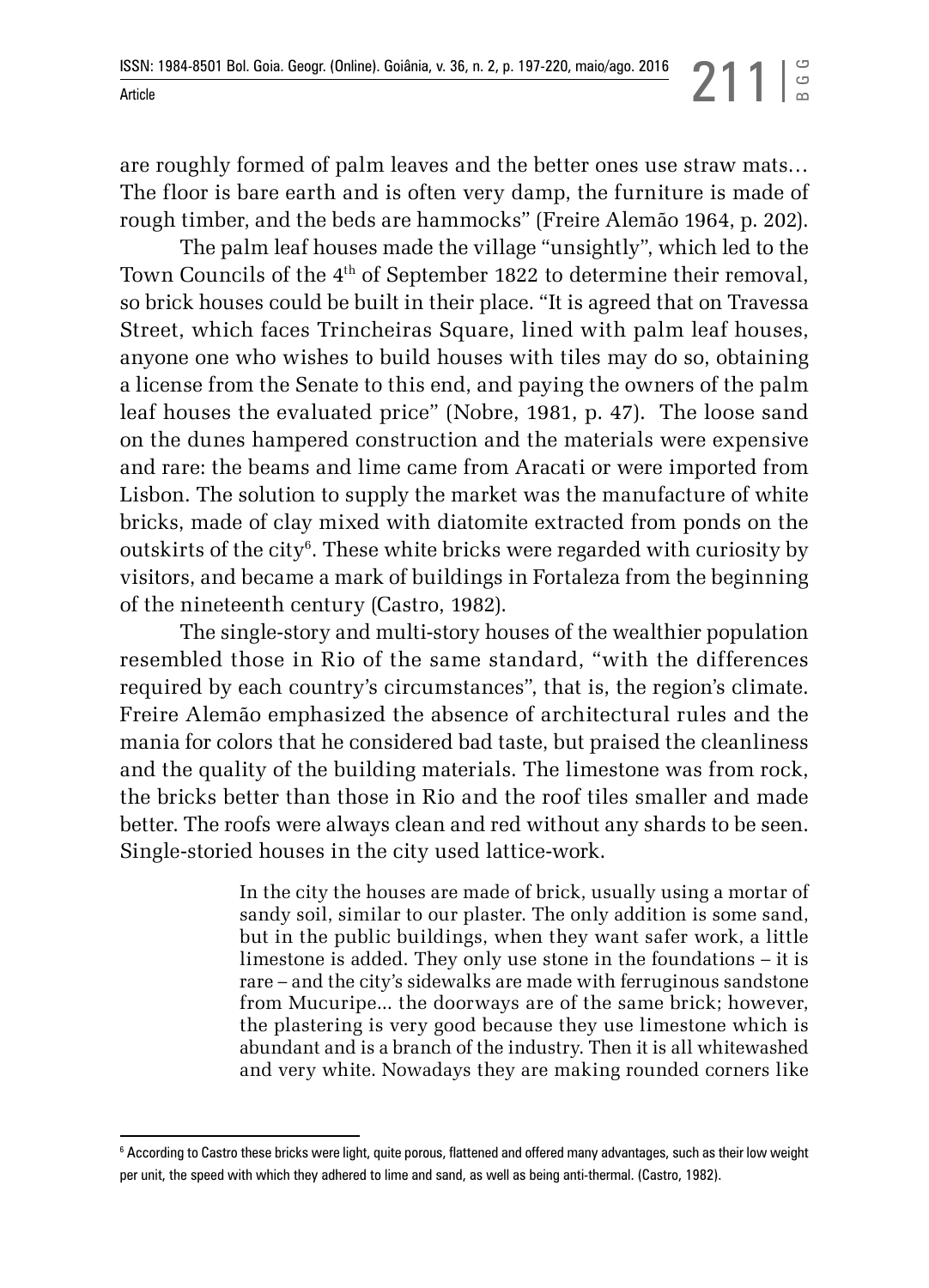## $3212$

in Rio - parapets, painted gutters, etc. (Freire Alemão, 1964, p. 219; Pacatuba, 20.v.1859).

Regarding the floors, Freire Alemão affirms that they were tiled with brickwork of a superior quality to those in Rio de Janeiro, laid in various patterns, mainly zigzagged. Some houses had wide paving and others used hexagonal French paving tiles. Some tiles, like the hexagonal ones, came from England. The sidewalks along the streets were of carved English stone or brickwork "artistically arranged and held in place with a border of upright bricks". (1964, p. 198).

Freire Alemão observed that the timber in the roof was carnauba palm. In the better buildings "planks [were used] for rafters, and clapboard or plain-saw for the slats". However, he emphasizes that "the wood used the most in the construction of houses is planking cedar, for everything, even the flooring and over the ground; the rafters are of Pepper Tree and the doorframes are white wood". Mr. Costa, from the Formoso River, explained to the botanist that they were using few buttresses. In the past houses and factories were buttressed, with the best using a hardwood called *coração-de-negro (Melanoxylon brauna)* and the woodwork mainly used pink ipê" (Freire Alemão 1964, p. 198).

The doors were made of narrow planks and the lintels were the same thickness until their extremities. Both in the city and the interior there was a particular type of shutter: "in simple doors, the lock rail is sawn in half to a convenient width, the cut part acts as a window, with hinges and a lock" (Freire Alemão 1964, p. 201).

To air and refresh the house the custom was to leave some rooms without a ceiling with communication between the upper spans. The walls went up to the height of the roof beams (*frechais*). The fanlights were of wooden fretwork intended to refresh the houses. In the modern houses glass window panes were used (Freire Alemão 1964).

In the houses of the wealthy, the furniture was similar to the houses in Rio de Janeiro. In the living room there were always one or two rocking chairs. What really drew attention was the presence of hammocks7 . In some houses there was a bed or wall bed for guests. In the houses of the poor, hammocks also replaced chairs and sofas. "With a hammock, a

<sup>7</sup> Freire Alemão describes the "diverse ways of hanging a hammock in Ceará" and teaches that one should not lie in a hammock "lengthways, but diagonally", as it is more comfortable, as the body is "straight not curved". Some had large luxurious decorations, lace, embroidery or ruffles that hung from the side called verandas.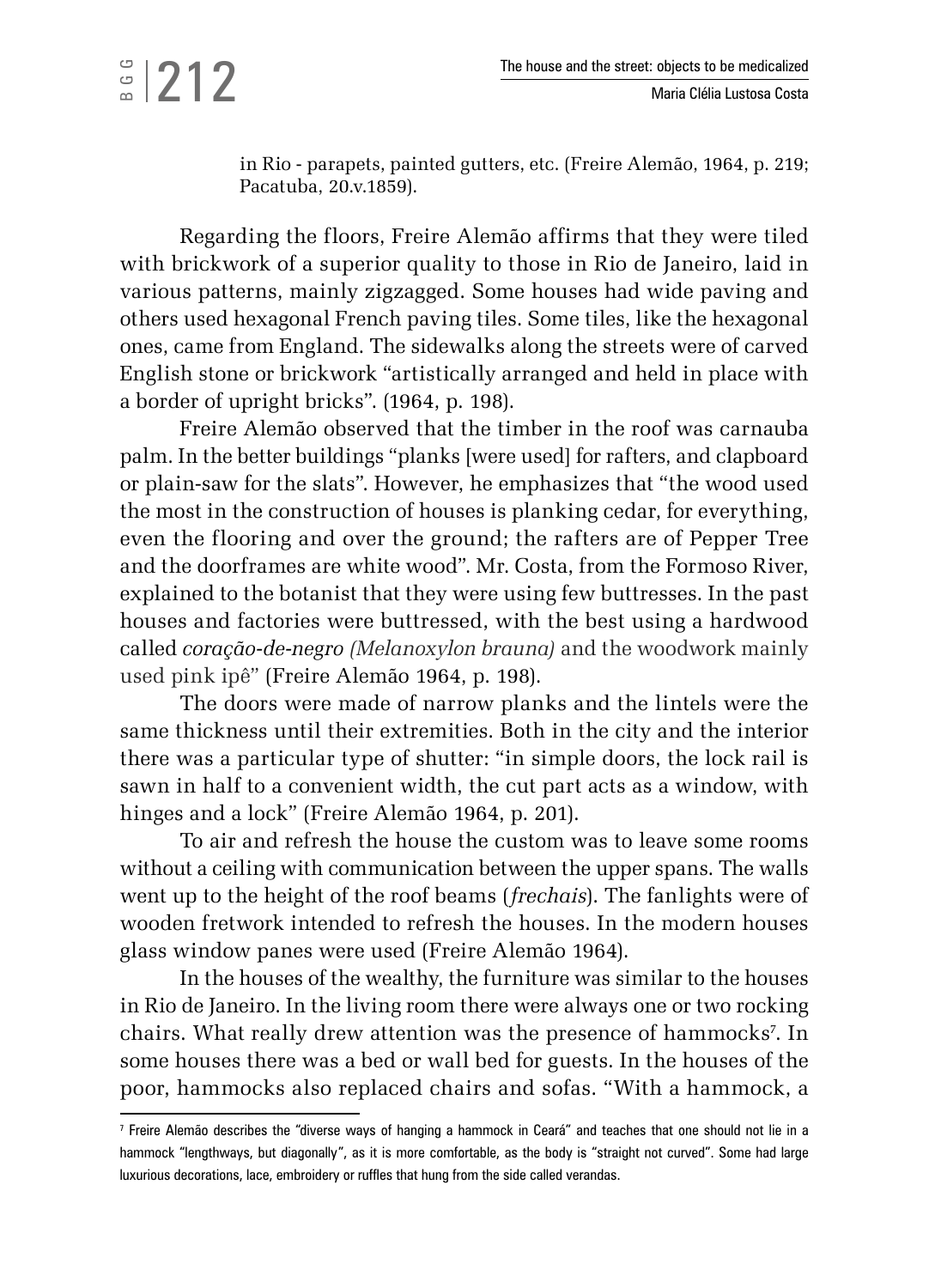sheet or blanket, the bed is made". The hammock had some advantages in a climate like Ceará's as by swinging, people cooled down and did not feel the heat. Another advantage was that with hammocks sleeping alcoves were unnecessary. "Any room, even the dining room could be transformed into a bedroom, which goes back to its ordinary use in the morning". (Freire Alemão 1964, p. 218)

Throughout the houses of the wealthy and the poor (rooms, alcoves, corridors, verandah and kitchen) there are *armadores*, a type of iron hook to hang up the hammocks. (Freire Alemão 1964).

In Ceará "hammocks are for sleeping in, to read, to chat, etc." said Freire Alemão. He describes the habit of resting in hammocks after lunch. In the rich house of a plantation owner, "after lunch the rooms were hung with nine very clean and pretty hammocks; in which we all, hosts and guests, reclined to talk. This was between a hearty lunch and very good supper. Blessed life!" (Freire Alemão 1964, p. 201).

By the mid nineteenth century, there were already many houses with more than one floor. Some had a mezzanine floor, upper floors and open attics. The Pachecão, the first two-storied building in Fortaleza, was built in 1824 and the second, with more than two floors, in 1825. These buildings contributed to overcoming the preconception that it was impossible to build tall houses in Fortaleza, as the soft ground would not cope with the weight. Commander Machado's house was built in 1825, by the Coronel of the Engineers, Conrado Jacob Niemeyer, president of the Military Commission that executed the participants in the Confederation of the Equator (1824). As the city's builders refused to work on the construction, afraid of the building sinking into the sandy ground, Niemeyer forced the prisoners in the jail to do the work.

The houses on the ranches and farms of the large land owners were the biggest. They were characterized by large verandas wrapped round the whole or part of the house. Freire Alemão described some houses where he stayed in Fortaleza and other regions of Ceará. In April 1859, the scientific commission was the guest of Mr. Antero in Pacatuba, in a large house, over sixty years old; one of the first made in the area. It was a brick house with an open veranda, *aroeira* wood supports and red-painted windows and doors. The "beams on the veranda are seated on notches – there is no ceiling". On the way to the mountains of Aratanha, Freire Alemão (1964, p. 207) observed many small farms, which "had an air of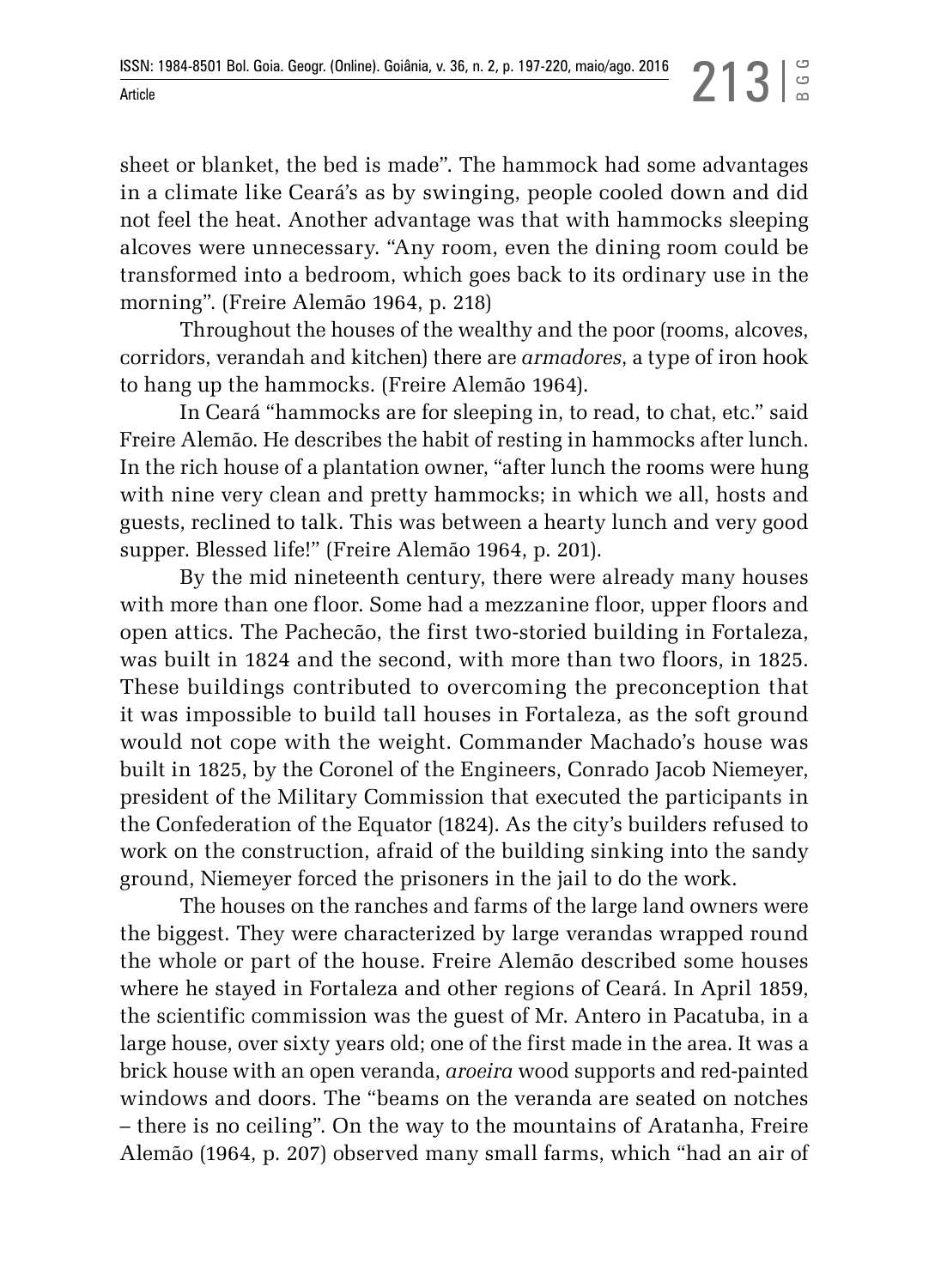cleanliness, whitewashed brick houses with tiled roofs and verandas with pillars, sugar mills, with iron millworks, growing sugar, cassava, maize, etc". In Fortaleza he visited the farm of Sr. Machado:

> (…) the house is located on to one side, close to the Cocó River on a raised place; it is an old, huge house with thick walls and seven windows at intervals of five to six hand spans. There is not much headroom but the house is surrounded by a brick walkway (typical of Ceará), which is quite wide and three or four hand spans from the ground. The front has 3 windows; where the visitor's entrance is; one enters inside over a brick area. The tiles are large and square, and rough; it is notable that the doors and windows are placed from inside, at the side and the front in mid-wall, which as I have said are quite thick. None of the house has a ceiling, the roof is carnauba; and the interior walls, except those dividing the entrance room, only reach the beams, as is common in Ceará. Inside and at the back there are long walls and room for the kitchen, the sugar mill, flour mill, and other spaces of large farms, followed by corrals, large orchard, etc. (Freire Alemao, 2.6.1859, p. 226).

Usually these farm houses were paved and had no ceiling. "The common paving is long bricks, similar to building bricks, but smaller and better made; they are well laid in various patterns" (1964, p. 219).

In the nineteenth century Fortaleza the presence of poverty mixed with apparent wealth was very evident. The descriptions of the housing given by strangers allow a picture of a city of the poor and their shacks around what would be the city of the rich, placed in the center. However, given the general economic conditions of the city, it is possible to consider that there was not such a marked distinction between the two cities. The palm huts were described because they were objects of attention, given that this was a city that was the capital of province. The norms defined by the local authorities regarding the care with the city's aesthetics forbade the construction of new palm leaf houses in areas thought of as central.

### Street paving and runoff of rainwater

The houses were inserted in cities, thus, in addition to the preoccupation with private space it was fundamental to offer healthy conditions in the space on the street. The thoroughfares and sidewalks were constantly pointed to as being responsible for diseases.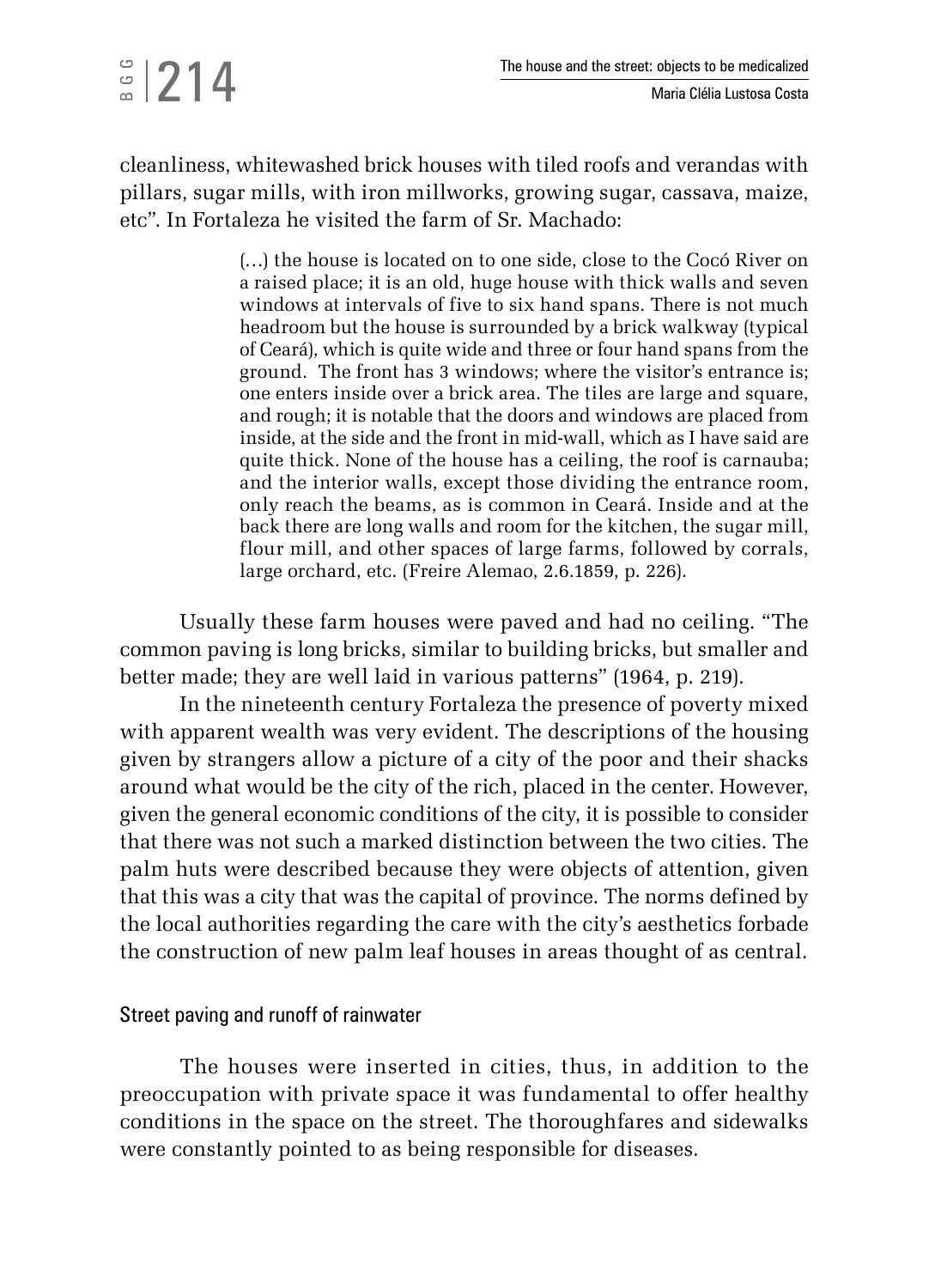In the mid nineteenth century, one of the great concerns of the province's presidents was the construction of paving in the capital's streets. Among the various arguments used to justify this urban improvement a report in 1860 highlights "the inhabitants' comfort, increased trade, greater ease of transport and public health, by removing the main cause of the ophthalmias that reign here" (Report, 1860, p. 9).

Constructing paved streets was considered a priority "in a city built on dunes of moving sand, the cause of so many annoyances, and even illnesses to those who transit through its streets, whether in the rainy season or under the scorching summer sun" (Report, 1858, p. 14).

The protestant American pastor Daniel Kidder<sup>8</sup>, who was in Ceará between 1837 and 1838, described how much moving around Fortaleza bothered him:

> The whole city is built on sand. If we walk, the sand irritates our feet! If the sun is hot it burns us and, if the wind blows, our eyes get full of sand. The roadways and sidewalk are sand, with the exception of points paved with slabs or bricks. Whether one is on foot, on horseback or in a vehicle, the sand always bothers us! It is not rare for ten oxen to only pull one cart (apud Girão, 1979, p. 104).

Fortaleza's streets began to be paved during the administration of the Provincial President João Silveira de Sousa (1855-1859), who ordered "specialized road workers (*calceteiros*) from the island of the Azores to be hired, in order to improve their quality". As well as these, he ordered others to he hired from Germany. In a report from 1858 (p. 14), the president recognized that these improvements, despite being quite costly, "were considered a need of the first order".

The paving of the streets in rough stone was done using ferruginous stoneware (beach grit) that was very abundant on the point of Mucuripe (Bezerra De Menezes, 1992, p. 188).

To give continuity to his predecessors' projects, President Antonio Marcelino Nunes Gonçalves ordered a further six *calceteiros* to be hired, who arrived from Portugal in 1860. He believed that "within a short time, if not all the streets, at least those with the most traffic will be paved" (Report, 1860, p. 19).

<sup>8</sup> The Methodist missionary, considered one of the pioneers of Brazilian Protestantism, arrived in Rio de Janeiro in 1836, staying until 1842. He travelled the north of Brazil from 1837 to 1838. In the USA, his book "Sketches of Residence and Travels in Brazil" was published by Sorin & Ball, in Philadelphia, in 1845.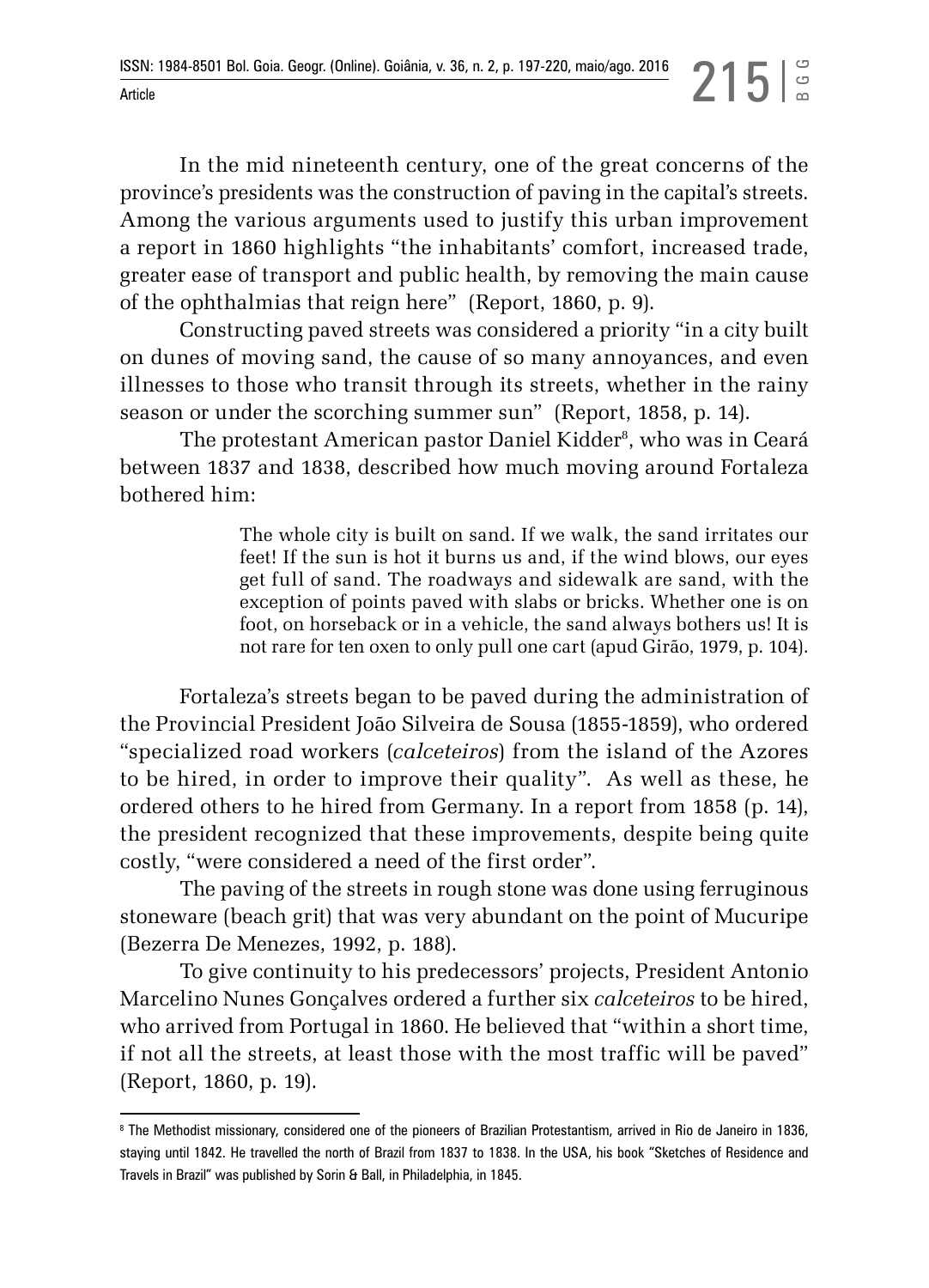# $\frac{3}{2}$ |216

The results of this more intense activity led President Manuel Antonio Duarte d'Azevedo to state in his report that "almost the whole city enjoys the effects of this notable improvement", which began in 1987. A total of 11.820 ¾ *braças<sup>9</sup>* of paving had been laid. The president suggested that a municipal order be passed "to require owners to make the base of the buildings level with the street when carrying out important repairs, which would rapidly give that street the necessary elegance..." (Report, 1861, p. 17).

In addition to the paving, it was necessary to drain away the water, avoiding the formation of unhealthy pools of water. When Amélia Street was paved, an underground pipe was suggested, which would mean a large expense (Report, 1861).

Influenced by the European models, the Commission decided that to avoid the expense of underground pipes the "street paving [should have] the necessary slope by leveling the high places, providing the sidewalks with small parapets in the higher points, as is done in some cities in Europe" (Report 1861, p. 17). The president contracted "the construction of a sewage pipe, the digging of banks and gravelling" (Report, 1º. 10.1862, p. 37).

These works were carried out by the administration that auctioned "the supply of stone, to be paid at the rate of square *braças* of paving". With the arrival of the Portuguese road builders, the presidency, under the administration of José Bento da Cunha Figueiredo Júnior, and the treasury began to hire labor through contract work, but the supply of stone was still contracted out in thousands. Subsequently the supply of stone and labor were both contracted by public auction (Report, 1º. 10.1862).

The city expanded and new areas needed to be paved to facilitate the movement of people and merchandise. On the other side of the city, on the right bank of the Pajéu stream, where the Colégio dos Educandos Artífices was built, a "bigger population" agglomerated, leading the president to demonstrate the need for paving the extension of the Assembly Street, "to facilitate the access to the sand dune known as Oiteiro". The implementation of this project required the construction of a bridge over the Pajéu, and some expropriations on that street, "whose importance would not be small." Another area that needed urgent paving was the avenue to the public abattoir (Report, 6.7.1865).

<sup>&</sup>lt;sup>9</sup> Old Portuguese unit of measurement. 1 *braça* = 2.20 meters.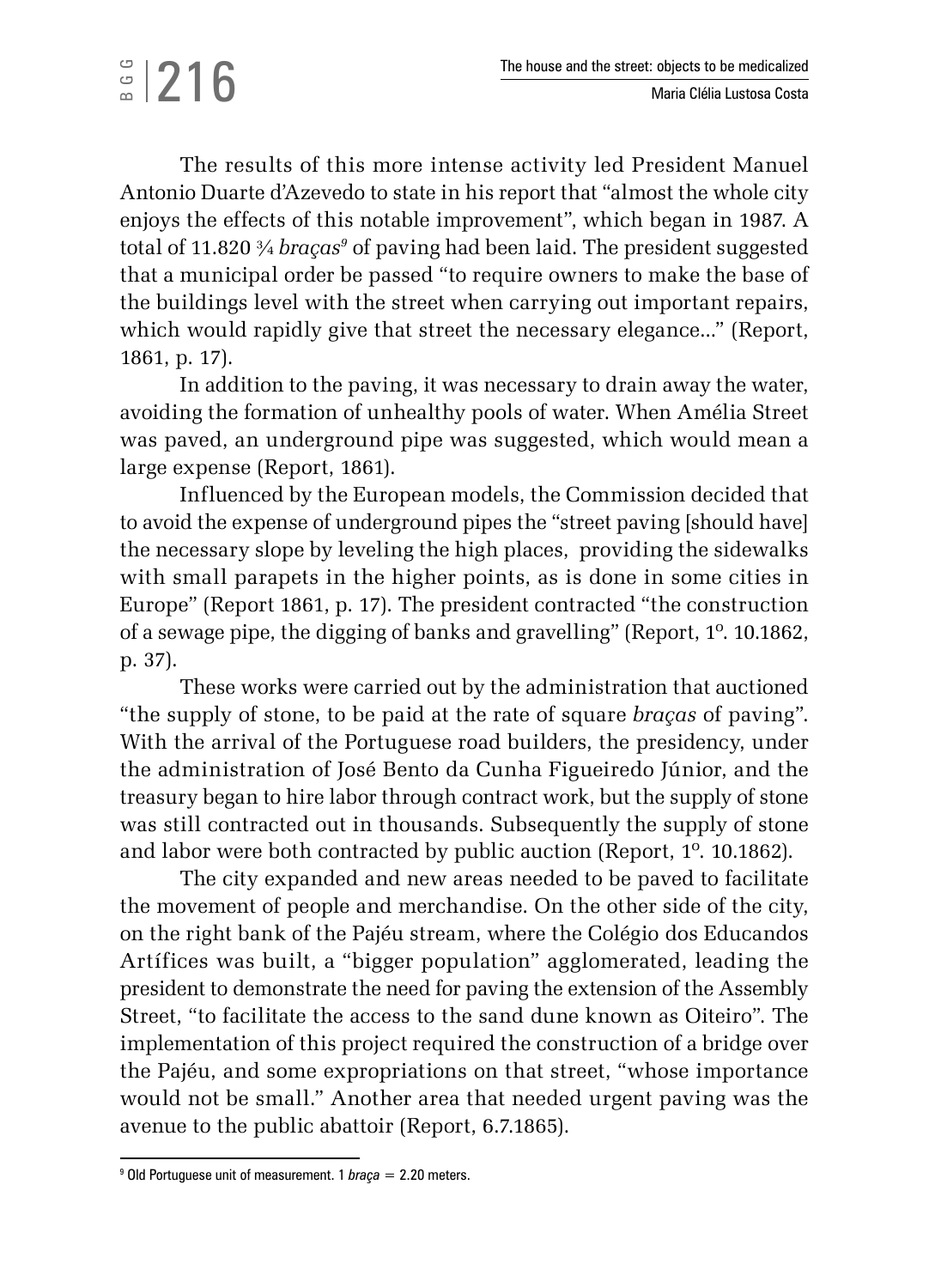The construction of ramps was the means found by the administration to improve the city's communication with the beach. In 1865, there was only the Market's ramp. The extension of Amélia, Formosa and Palma streets using ramps would establish a "convenient communication of the beach with the city's different central points, and was a notable embellishment for the capital". The ramp on Amélia Street, close to the Public Jail and São Casemiro Cemetery, "a flat area situated about 13 meters above sea level" would take advantage of the soil resulting from the leveling of the area behind the public jail (Report, 3.7.1868, p. 16).

The paving of the streets towards the cemetery and the abattoir were considered urgent in terms of public health. The former was due to the burials and the latter to facilitate the transport of fresh meat in accordance with hygiene requirements (Report, 1º. 9.1869).

Public and private spaces were normalized. The new Western mentality changed the people's relationship with their space and they began to regulate the city spaces, as some places began to be accused of favoring the spread of diseases.

### References

REPORTS of the Presidents of the Province of the State of Ceará Menezes Pimentel Public Library – Fortaleza Ceará

REPORT presented by the Provincial Legislative Assembly of Ceará on the opening day of the regular session of 1858. By his Excellency Dr. Joao Silveira de Sousa, president of the same Province. Ceará, Typographia Cearense, 1858.

REPORT presented by the Provincial Legislative Assembly of Ceará on the opening day of the regular session of 1861. By his Excellency Dr. Manoel Antonio Duarte de Azevedo, president of the same Province. Ceará, Typographia Brasileira de Paiva & Companhia, 1861.

REPORT presented by the Provincial Legislative Assembly of Ceará by His Excellency Dr. José Bento da Cunha Figueiredo Junior on the occasion of the installation of the Assembly on the 1st October 1862

REPORT presented to the Provincial Legislative Assembly of Ceará by the president of the Province His Excellency Dr. Francisco Ignacio Marcondes Homem de Mello at the second session of the 21<sup>st</sup> legislature on 07.06.1865. Typ. Brazileira de J. Evangelista, Paiva & Ca., 1865.

REPORT presented to His Excellency the  $2<sup>nd</sup>$  vice-president of the Province of Ceará Dr. Gonçalo Baptista Vieira by the 1st vice-president on the occasion of his handing over the administration of the aforementioned Province on 07.03.1868 Fortaleza, Typographia Brasileira, 1868.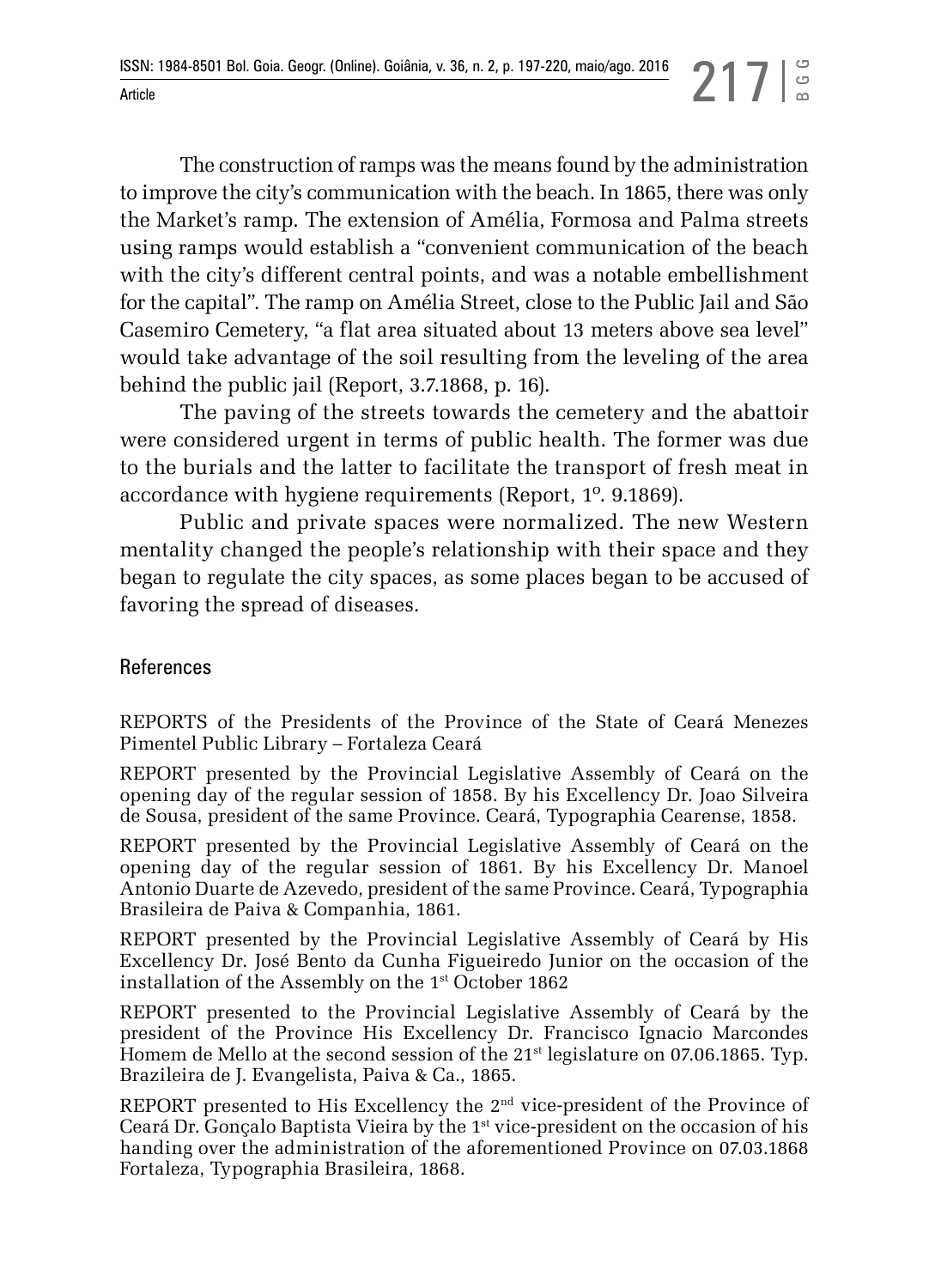Maria Clélia Lustosa Costa is graduated in Geography from the Federal University of Ceará, Master in Geography from the University of São Paulo and Ph.D. from the Université Sorbonne Nouvelle - Paris III. Currently is Associate professor in the Department of Geography of the Federal University of Ceará.

> Received for publication on January 15, 2016 Accepted for publication on February 22, 2016